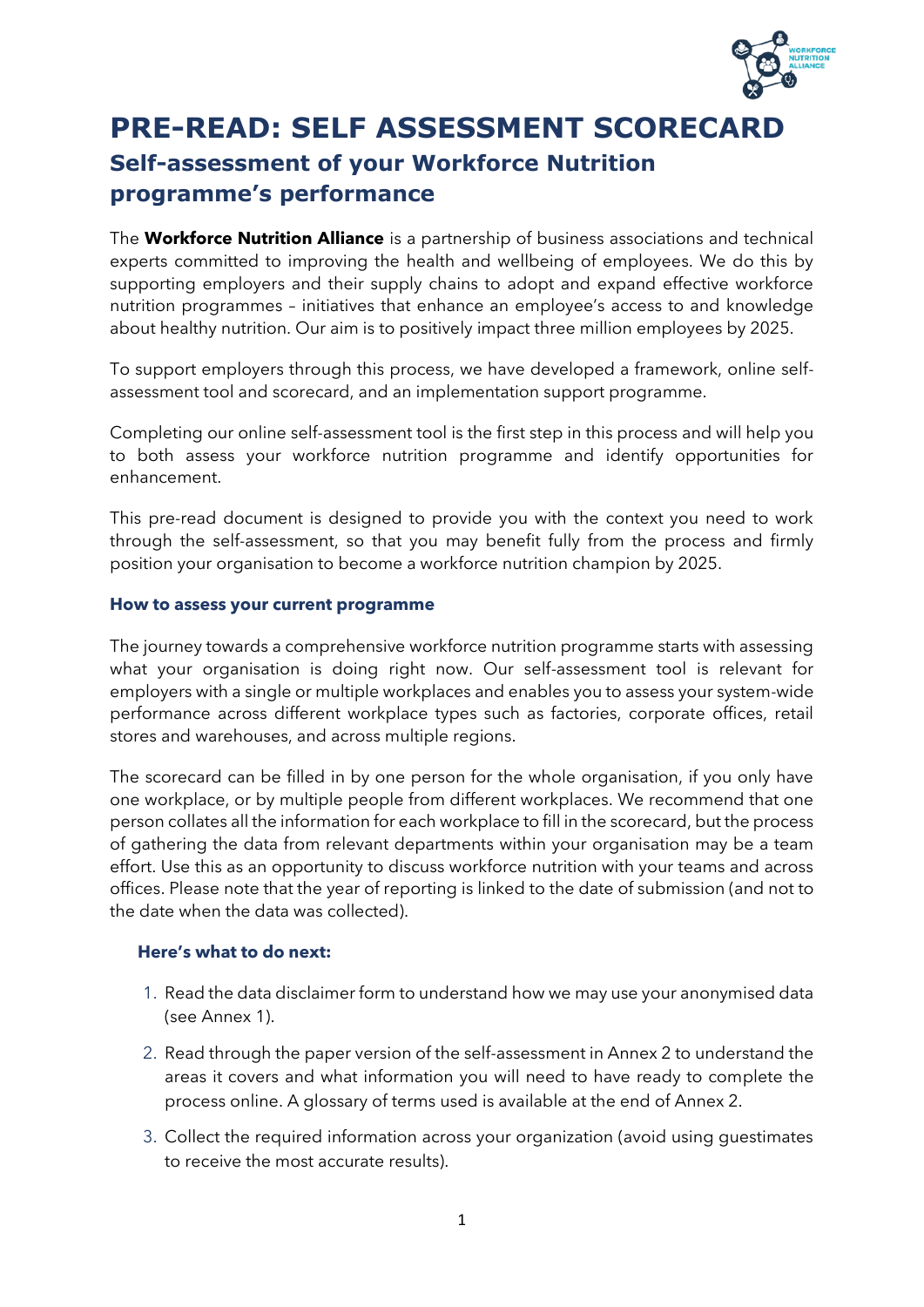

- 4. Sign up on our website to access the online self-assessment and scorecard tools.
- 5. Fill in the required information electronically through the online assessment tool. You will be able to save data as you go and pause while you fill it in, in case you need to follow up on any data.
- 6. Submit the self-assessment and receive your scorecard results by email.

## **How your self-assessment results will help you enhance your workforce nutrition programme**

You can use your results to set enhancement goals for your workforce nutrition programme, and to make a public commitment if you choose.

To help you set goals and advance more easily towards becoming a workforce nutrition champion, we have created four levels to aim for: Beginner, Bronze, Silver, and Gold.

## **Here are some simple steps to take:**

- 1. Understand your starting point. Ideally, an organisation should have a balanced performance across the four areas of workforce nutrition: healthy food at work, nutrition education, nutrition-related health checks, and breastfeeding support.
- 2. Reflect on your score. Review the results of your self-assessment to identify areas in which your programme can be enhanced, so that it can advance to the next level.
- 3. Identify the scope and scale of enhancements you could make. It might be more feasible and practical for some organisations to gain points by strengthening the scale of the programme and depth of the impact across all areas, whereas for others it might be better to start with focusing on a few select areas and later expanding.
- 4. Connect with technical experts. Your scorecard results will come with suggestions for action-oriented support available through our technical partners. You can also explore our Workforce Nutrition Masterclass (capacity building programme) offerings via our website and select what you feel is most relevant.
- 5. Set your level of ambition. Finally, set internal targets that reflect your ambition for improving your workforce nutrition programme. Consider making a public [commitment](https://globalnutritionreport.org/resources/naf/platform-guide/) to be recognized for your efforts and to track progress to help you reach your goals.

## **For questions contact:**

[workforcenutrition@gainhealth.org](mailto:workforcenutrition@gainhealth.org) or [hw@theconsumergoodsforum.com](mailto:hw@theconsumergoodsforum.com)

Supported by:





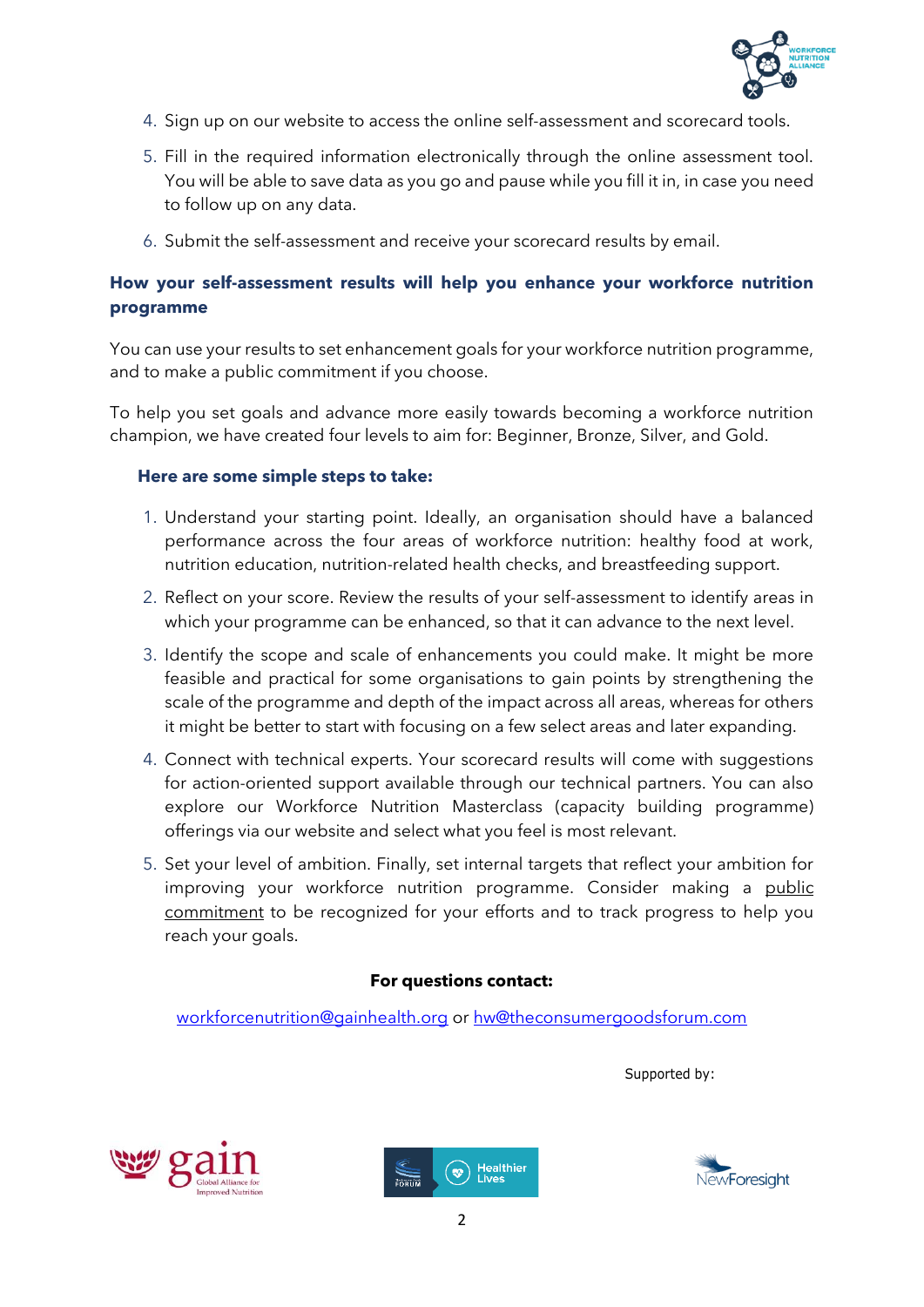

## **Annex 1: Data Disclaimer**

## **Acceptance of Terms of Use of Organization's data**

\*\*\*

Welcome to the Workforce Nutrition Alliance ("**Alliance**"), launched by the Consumer Goods Forum ("**CGF**") and the Global Alliance for Improved Nutrition ("**GAIN**") to support employers and their supply chains to adopt and expand workforce nutrition programmes (the "**Alliance's Objectives**"). The Alliance works on a series of indicators to assess the performance of employers on workforce nutrition programmes. GAIN regards cooperation and general support from employers (businesses, companies, governments, civil society, etc.) as crucial to the ultimate success of the Project.

## **1. DEFINITIONS**

- 1.1 As part of your engagement with the Workforce Nutrition Alliance, you may complete a self-assessment tool and to provide certain information about your organization which might by specific non-public information (the "**Organization"**), ("**Organization Data**").
- 1.2 The Organization Data will be used by GAIN and CGF to (a) generate a scorecard to determine how well the Organization is performing in workforce nutrition programmes; and (b) to report publicly on the indicators and conclusions of the self-assessment to track and report on the Alliance's Objectives (the "**Permitted Purpose**").

## **2. NON-DISCLOSURE OF CONFIDENTIAL INFORMATION**

- 2.1 You shall not transfer to GAIN any data from the Organization other than the one GAIN is authorized to hold and use for the Permitted Purpose. We invite you to contact us immediately at [workforcenutrition@gainhealth.org](mailto:workforcenutrition@gainhealth.org) if you consider that some level of information required for the self-assessment questionnaire is of a confidential nature ("**Confidential Data**") and shall not be used for the Permitted Purpose. You acknowledge that the scorecard result might not be accurate in the absence of some Organization Data.
- 2.2 If in the event that Confidential Data is mistakenly shared with GAIN, you shall contact us immediately to request its deletion.

## **3. USE OF ORGANIZATION DATA**

- 3.1 GAIN commits to (a) hold and use the Organization Data only for the Permitted Purpose and to (b) inform GAIN employees working as part of the Alliance of the terms of use.
- 3.2 No Organization level data will be shared publicly (only with CGF) unless explicit written consent is obtained.
- 3.3 Publicly shared data will only appear in aggregate form (of no less than 5 companies in any given category to prevent identifiers) to track and report on the Alliance's Objectives.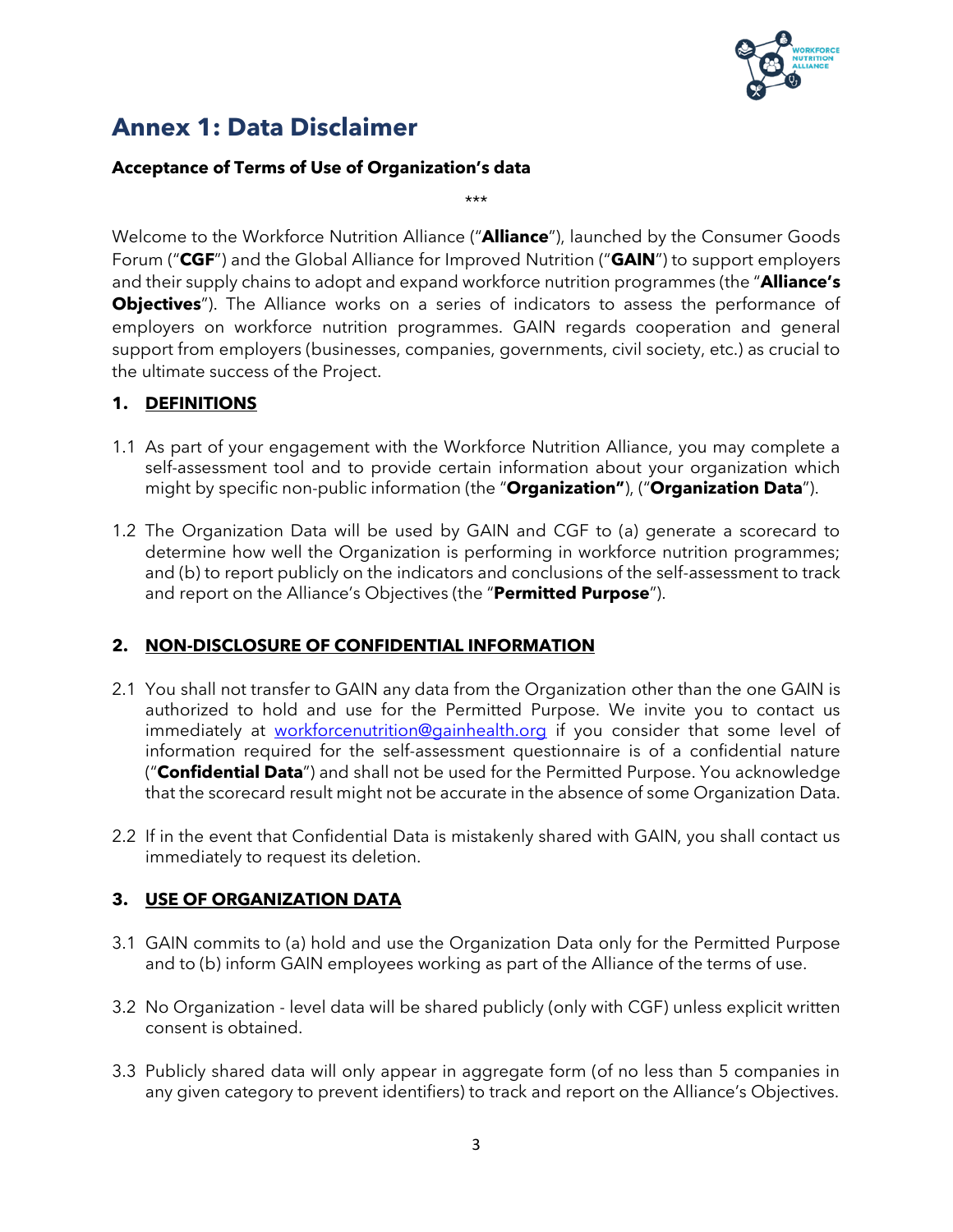

- 3.4 GAIN and CGF may create data derived from the Organization's Data, such as rating and statistical analysis, including the presentation of aggregated and anonymous information. ("Derived Data"). The Derived Data shall not be subject to any restrictive use as long as it is used within the framework of the Alliance's Objectives.
- 3.5 The Organization data remains property of the Organization. All rights of whatever nature in or to Organization Data, including all intellectual property rights, are reserved by, and will remain the exclusive property of the Organization. Its disclosure shall not be construed as a grant of any rights under any patent or copyright owned or controlled by the Organization to GAIN.
- 3.6 You warrant that the Organization Data is accurate and complete and that you hold all rights and licenses to validly transfer this Data to GAIN.
- 3.7 No usage restriction shall apply to:
	- 3.7.1 Publicly accessible information about the Organization;
	- 3.7.2 Information which becomes rightly known without confidential or proprietary restriction from a source other than the Organization; or
	- 3.7.3 Information which is approved by the Organization for disclosure without restrictions; or
	- 3.7.4 Information lawfully in the possession of GAIN prior to disclosure from the Organization; or
	- 3.7.5 Is required to be disclosed pursuant to order of a court of competent jurisdiction, administrative agency or governmental body or as compelled by law.

## **4. EFFECTIVE DATE AND RETURN OF INFORMATION**

- 4.1 The authorization to use the Organization Data shall take effect from the date of acceptance of the terms by a duly authorized representative of the Organization.
- 4.2 At any point during or after the use of the scorecard a user can request that the data be returned and deleted from GAIN's records.

## **5. MISCELLANEOUS**

By accepting the terms set out below, you hereby confirm on behalf of the Organisation that (a) you have full rights and authority to represent and bind the Organisation; and (b) you have read and understood the terms under which the Organisation Data will be processed; and (c) hereby authorize GAIN to process and publish the Organisation Data and conclusions based on said data for the Permitted Purpose.

Any dispute arising out of related to the use of the Organisation Data shall be governed by the laws of Switzerland and if not settled amicably, be resolved exclusively by the courts of Switzerland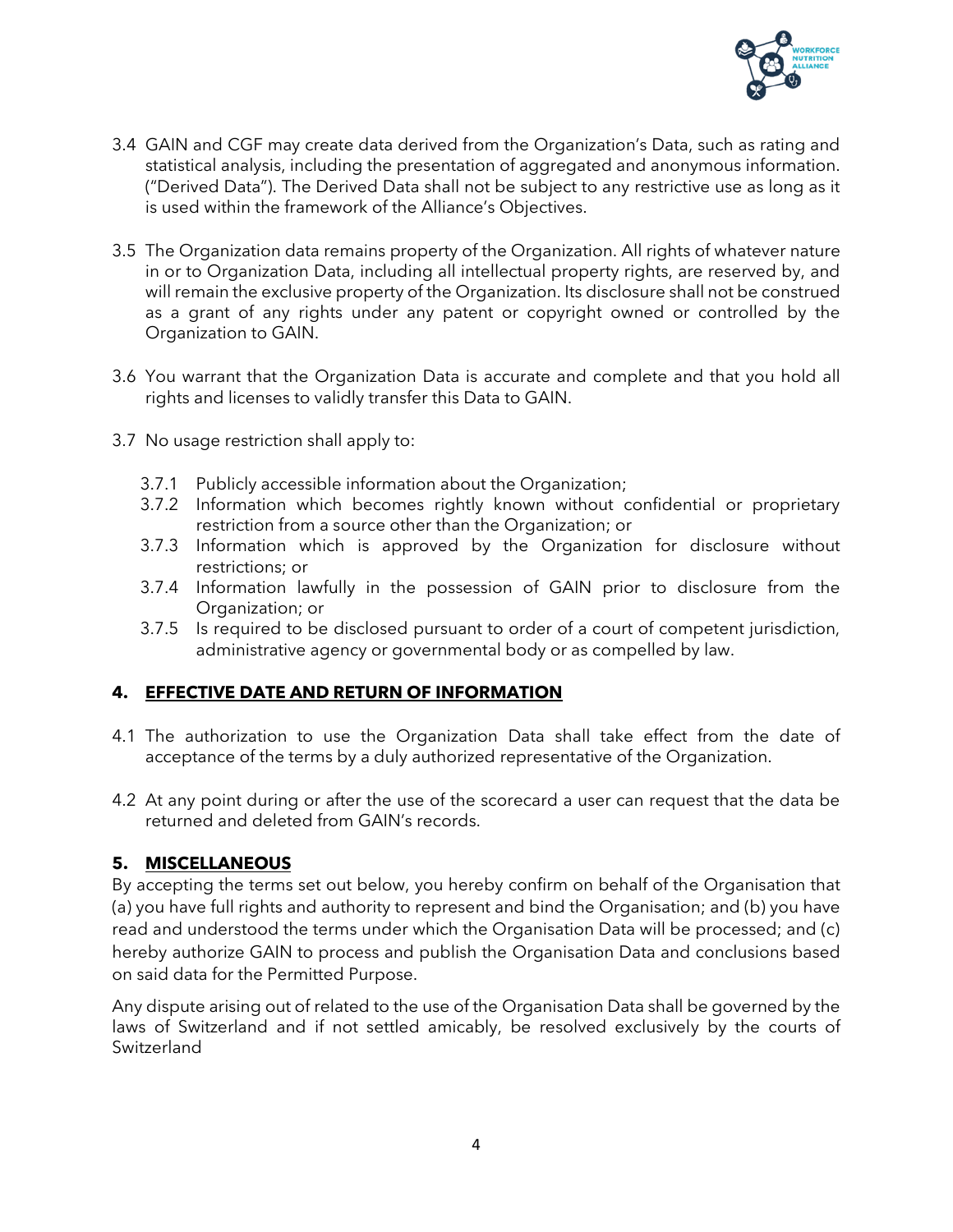

# **Annex 2: Paper version of scorecard**

## **1.NUTRITION EDUCATION (20 POINTS)**

Scorecard with categories and points per question

| <b>Categories</b> |                      |                                                                                                                                                                                                                                                                                                                                                                                                                                       | 1 Point                                                                                                                                                                                                                                      | 2 Points                                                                                                                                                                  | <b>3 Points</b>                                                                                                                                                            |
|-------------------|----------------------|---------------------------------------------------------------------------------------------------------------------------------------------------------------------------------------------------------------------------------------------------------------------------------------------------------------------------------------------------------------------------------------------------------------------------------------|----------------------------------------------------------------------------------------------------------------------------------------------------------------------------------------------------------------------------------------------|---------------------------------------------------------------------------------------------------------------------------------------------------------------------------|----------------------------------------------------------------------------------------------------------------------------------------------------------------------------|
| Quality           | <b>Scope</b>         | An intensive behaviour change<br>campaign focused around key<br>Credible, understandable, and<br>messages relevant to the<br>actionable information about<br>worker population using at<br>nutrition is shared through at<br><b>Extensiveness</b><br>least two channels (e.g.group<br>least 3 accessible materials (e.g.<br>trainings online or offline,<br>poster, videos, booklets).<br>community mobilization,<br>support groups). |                                                                                                                                                                                                                                              | <b>Behaviour change</b><br>campaign incorporates<br>socio-ecological models<br>of behaviour change and<br>includes interpersonal<br>communication (online<br>or offline). |                                                                                                                                                                            |
|                   | Worker<br>engagement | The education strategy and<br>The information shared consists<br>materials are designed by<br>of an adaptation of<br>experts and tailored to<br><b>Participation</b><br>standardized materials that are<br>workforce demographics and<br>tailored to workforce<br>social situation.                                                                                                                                                   |                                                                                                                                                                                                                                              | The education strategy<br>and materials co-<br>designed by experts and<br>workers from inception,<br>and tailored to workforce<br>demographics and social<br>situation    |                                                                                                                                                                            |
|                   | <b>Availability</b>  | <b>Availability</b>                                                                                                                                                                                                                                                                                                                                                                                                                   | Education program or campaign<br>available to 50-75%<br>of workers.                                                                                                                                                                          | <b>Education program or</b><br>campaign<br>available to at least 75%<br>of workers.                                                                                       | <b>Education program or</b><br>campaign<br>available to at least 75%<br>of workers, and some<br>elements of the<br>programme available to<br>family members of<br>workers. |
| Quantity          |                      | <b>Affordability</b>                                                                                                                                                                                                                                                                                                                                                                                                                  | <b>Workforce acquires</b><br>education/trainings at subsidized<br>cost (within affordability range).                                                                                                                                         | <b>Workforce acquires</b><br>education/trainings free of cost                                                                                                             |                                                                                                                                                                            |
|                   | <b>Accessibility</b> | <b>Proximity</b>                                                                                                                                                                                                                                                                                                                                                                                                                      | Programme facilitated by<br>employer is offered outside the<br>workplace or outside of<br>compensated working hours<br>(i.e. worker can access the<br>materials or training from<br>home, or in a third-party facility<br>on their own time) | Programme facilitated by<br>employer is offered outside the<br>workplace during compensated<br>working hours.                                                             | Programme facilitated by<br>employer is offered<br>inside the workplace<br>during compensated<br>working hours                                                             |
| Strategy          | <b>KPIs</b>          |                                                                                                                                                                                                                                                                                                                                                                                                                                       | Yes, KPIs are identified to<br>measure the progress and<br>impact of education<br>programmes.                                                                                                                                                |                                                                                                                                                                           |                                                                                                                                                                            |
|                   | <b>M&amp;E</b>       | <b>Impact</b><br>measurement                                                                                                                                                                                                                                                                                                                                                                                                          | At least at output-level (e.g<br>number of workers reached)<br>and reported on regularly                                                                                                                                                     | At outcome-level (e.g.<br>improved knowledge or<br>practices) as per recommended<br>standardized and validated<br>indicators and reported<br>regularly                    | Measured at outcome-<br>level, and evaluated by<br>3rd party assessment<br>with ethical approval<br>from an Institutional<br>Review Board (IRB) and<br>shared externally.  |
|                   | <b>Policy</b>        | Longevity                                                                                                                                                                                                                                                                                                                                                                                                                             | Integrated into a basic policy<br>and programme that lasts at<br>least for one quarter of the<br>year.                                                                                                                                       | Integrated into a board<br>approved policy, regularly<br>refreshed.                                                                                                       |                                                                                                                                                                            |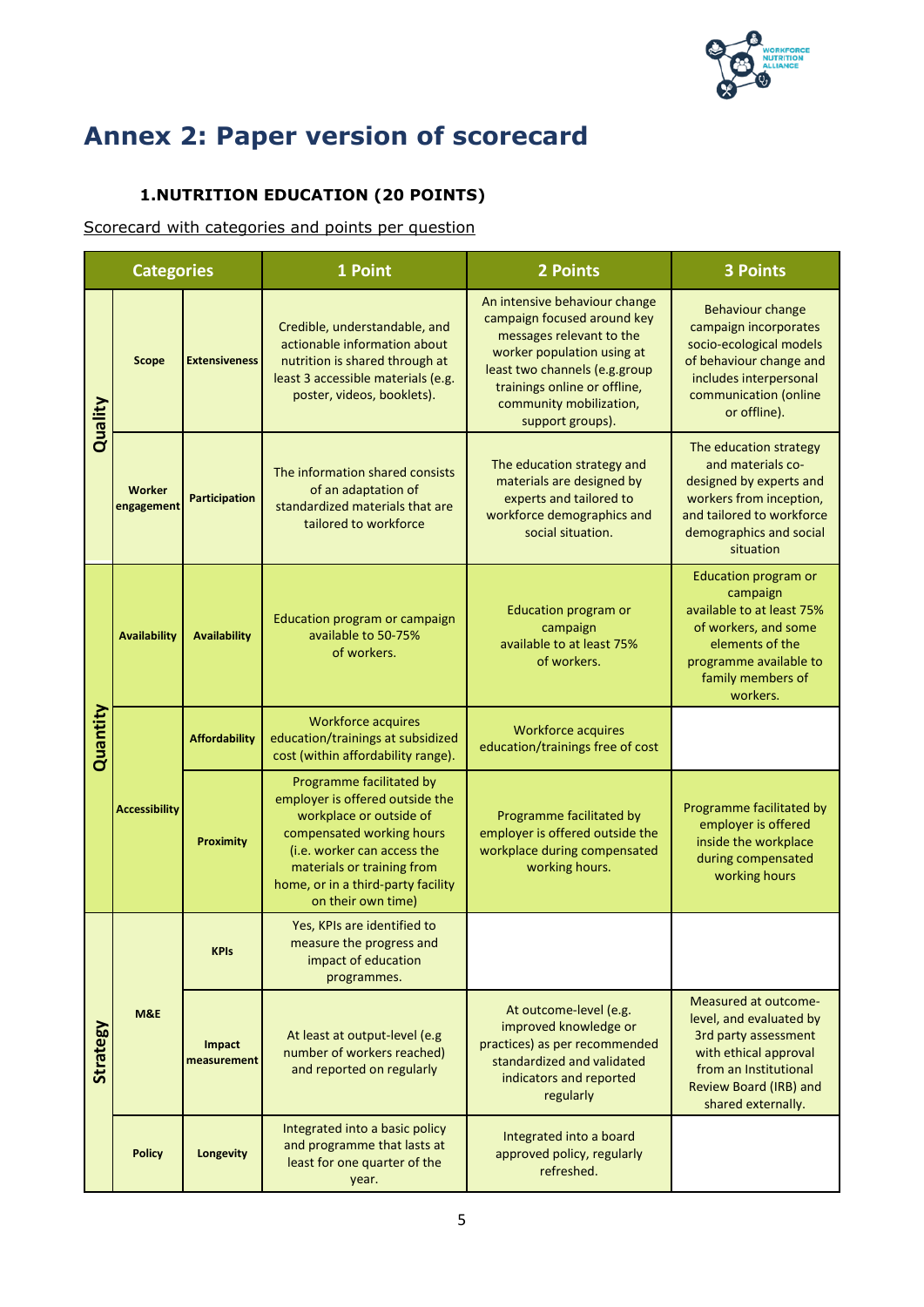

## Questions as presented in the online tool

#### **Definition of a Nutrition Education programme**

Nutrition education programmes aim to change the nutrition and/or lifestyle behaviours of employees through increasing employees' knowledge of beneficial health habits. Nutrition education may act on several levels, including: (1) changing attitudes towards a specific behaviour; (2) addressing normative beliefs (i.e. the perceived norm); (3) modifying beliefs about self-control and the ability to change. Interventions often work through groups with methods such cooperative menu planning, dissemination of educational materials, interactive information sessions and workshops; an alternative approach is one-to-one counselling.

Do you have a programme that fits within the realm of the above definition?

o YES

o NO

#### **OUALITY**

*This section will help you assess the nutrition education programme based on the following two criteria:*



- 1. Which of these statements best describes your *nutrition education* programme? Please check the applicable answer.
	- $\circ$  Credible, understandable, and actionable information about nutrition is shared through at least 3 accessible materials (e.g. poster, videos, booklets).
	- $\circ$  An intensive behaviour change campaign focused around key messages on nutrition relevant to the worker population is disseminated using at least two channels (e.g. group trainings online or offline, community mobilization, support groups).
	- $\circ$  The programme is a behaviour change campaign that incorporates socioecological models of behaviour change on nutrition and includes interpersonal communication (online or offline)
	- $\circ$  None of the above, not applicable or data unavailable (Skip to next thematic area)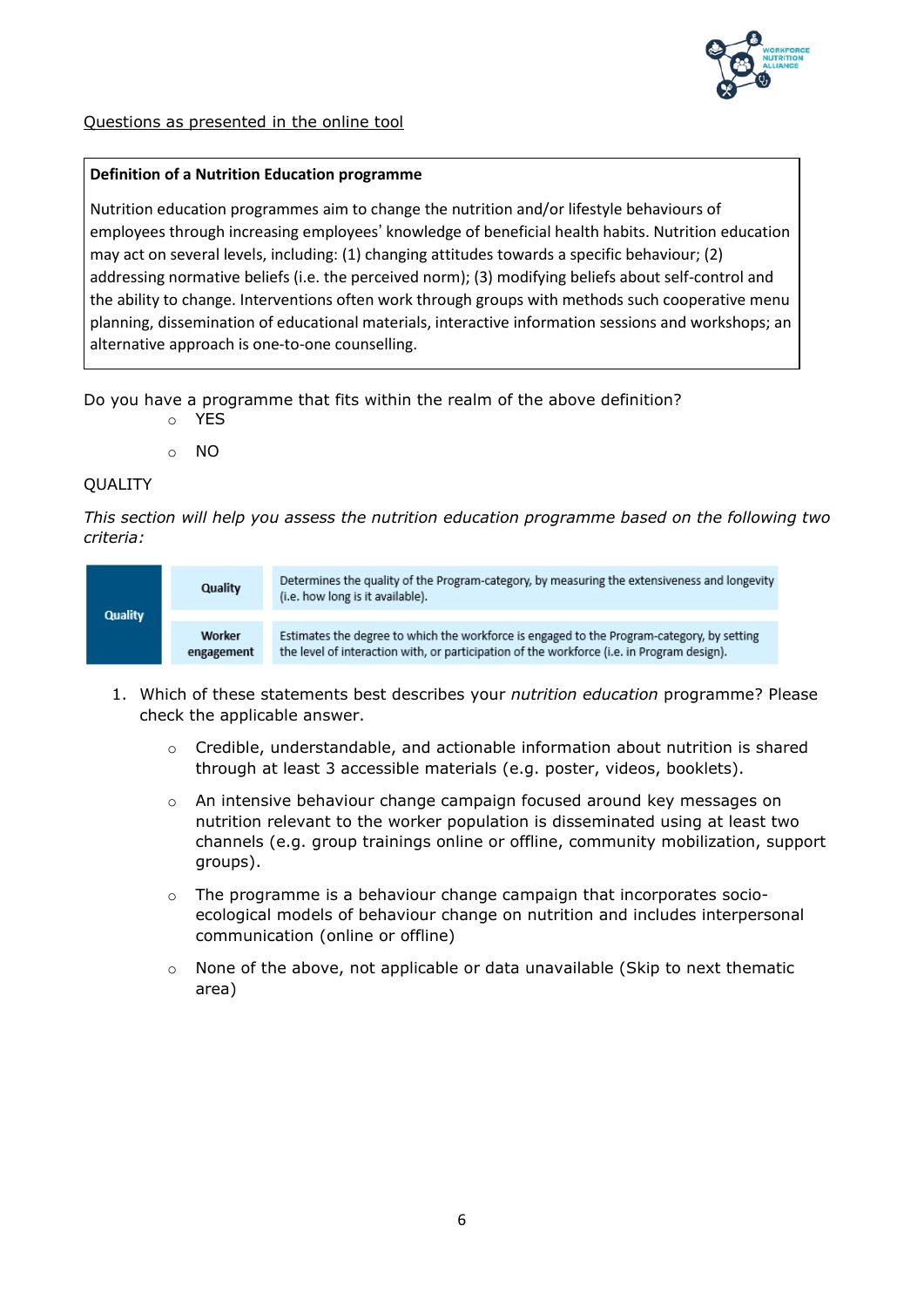

- 2. Which of these statements bests describes how *your educational material is developed or used*?
	- $\circ$  The information shared consists of an adaptation of standardized materials that are tailored to workforce.
	- o The education strategy and materials are designed by experts and tailored to workforce demographics and social situation.
	- o The education strategy and materials are co-designed by experts and workers from inception, and tailored to workforce demographics and social situation
	- o None of the above, not applicable or data unavailable

#### QUANTITY

*This section will help you assess the nutrition education programme based on the following two criteria:*

| <b>Quantity</b> | Availability  | Assesses if and to what extent a Program-category is available or present within the Employer's<br>organization, e.g. the % coverage of employees* it is available for. |
|-----------------|---------------|-------------------------------------------------------------------------------------------------------------------------------------------------------------------------|
|                 | Accessibility | Assesses the degree to which the Program-category is accessible to the workforce, by<br>measuring affordability and proximity to the workplace.                         |

- 3. To what percentage of your workforce is the programme available to?
	- o Education program or campaign available to 50-75% of workers.
	- $\circ$  Education program or campaign available to at least 75% of workers
	- o Education program or campaign available to at least 75% of workers, and some elements of the programme are available to family members of workers
	- o None of the above, not applicable or data unavailable
- 4. Which of these statements best describes the affordability to workers of the programme?
	- $\circ$  Workforce acquires education/training at subsidized cost (within affordability range).
	- o Workforce acquires education/trainings free of cost
	- o None of the above, not applicable or data unavailable
- 5. Which of these statements best fits the proximity nutrition education programme?
	- $\circ$  Programme facilitated by employer is offered outside the workplace or outside of compensated working hours (i.e. worker can access the materials or training from home, or in a third-party facility on their own time)
	- o Programme facilitated by employer is offered outside the workplace during compensated working hours.
	- o Programme facilitated by employer is offered inside the workplace during compensated working hours
	- o None of the above, not applicable or data unavailable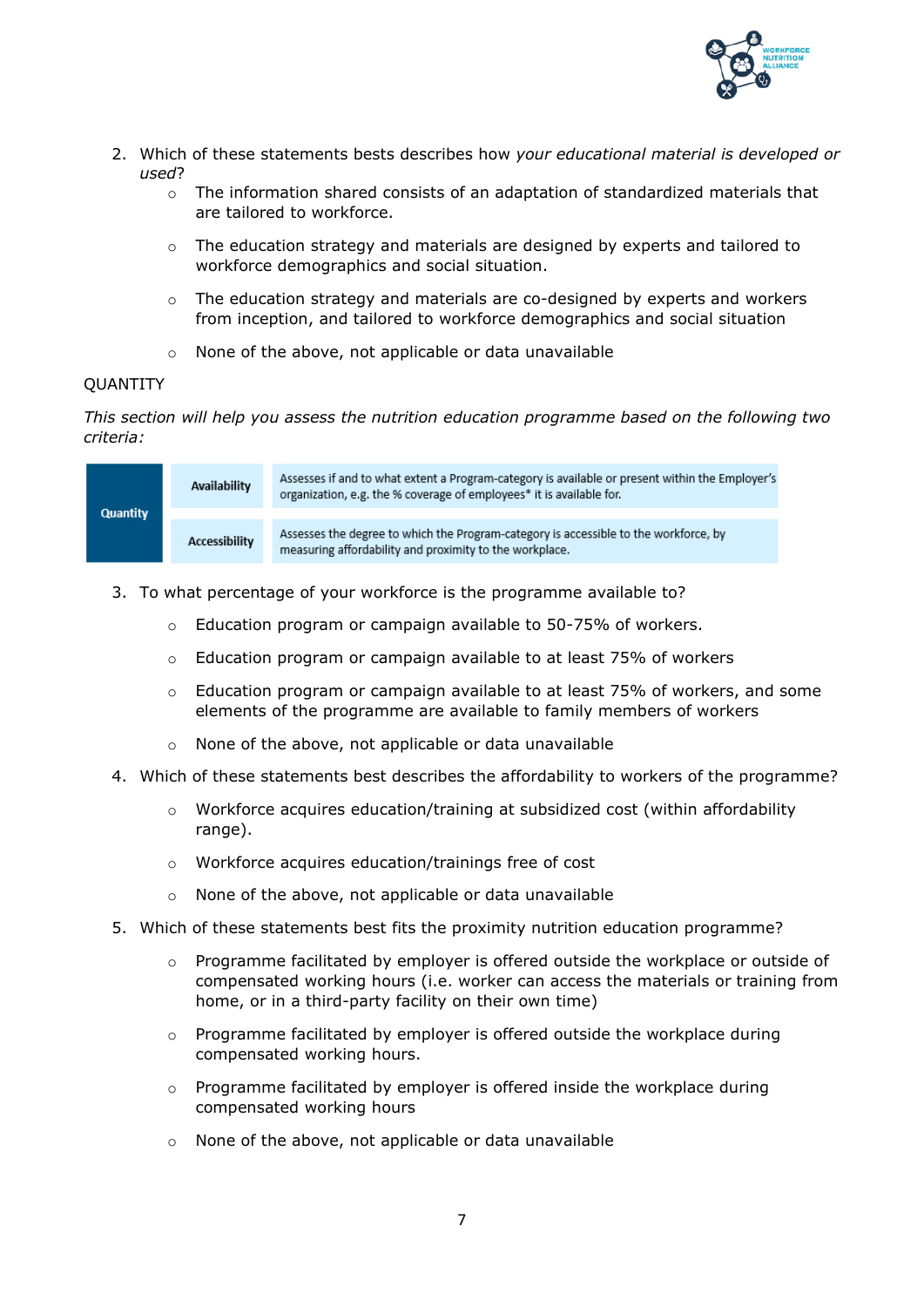

## **STRATEGY**

*This section will help you assess the nutrition education programme based on the following two criteria:*



- 6. Do you have indicators to measure the progress or impact of this programme?
	- $\circ$  Yes, KPIs are identified to measure the progress and impact of the nutrition education programme
	- None of the above, not applicable or data unavailable
- 7. If applicable, which of the following best describes the level at which you measure your programme?
	- o Yes, measured at least at **output-level** (e.g. number of workers reached) and reported on regularly
	- o Yes, measured at **outcome-level** (e.g. improved knowledge or practices) as per recommended standardized and validated indicators and reported regularly
	- o Yes, measured at **outcome-leve**l, and evaluated by 3rd party assessment with ethical approval from an Institutional Review Board (IRB) and shared externally
	- o None of the above, not applicable or data unavailable
- 8. To what extent is your programme integrated into the workplace or organisation policy?
	- $\circ$  Integrated into a basic policy and programme that lasts at least for one quarter of the year.
	- o Integrated into a board approved policy, regularly refreshed.
	- o None of the above, not applicable or data unavailable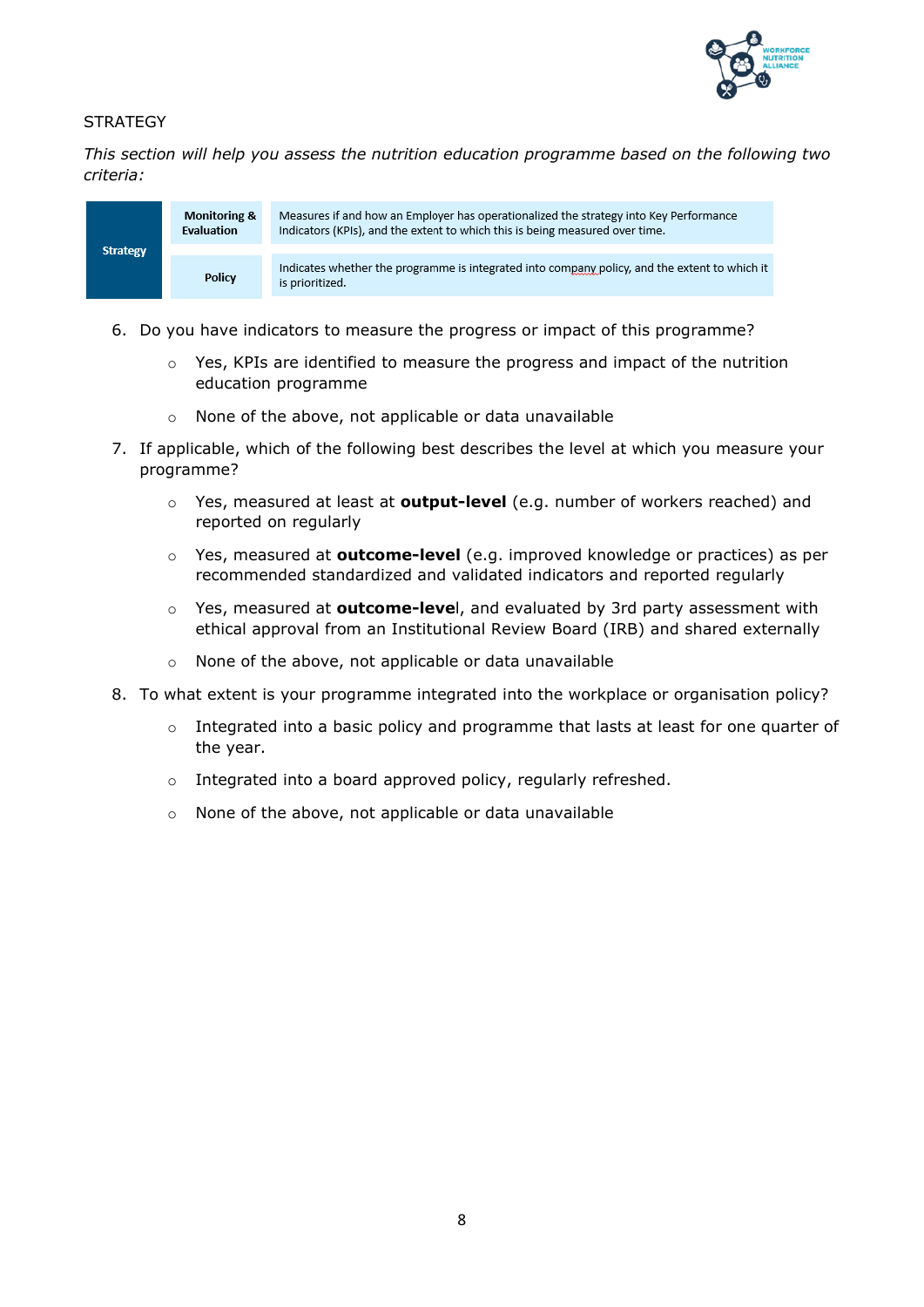

## **2. NUTRITION RELATED HEALTH CHECKS AND FOLLOW-UP (20 POINTS)**

Scorecard with categories and points per question

|                 | <b>Categories</b>                                                                                                                                                               |                                    | 1 Point                                                                                                                                                                                                                                                                     | 2 Points                                                                                                                                                                                                                                                                                                                 | <b>3 Points</b>                                                                                                                                                                                     |
|-----------------|---------------------------------------------------------------------------------------------------------------------------------------------------------------------------------|------------------------------------|-----------------------------------------------------------------------------------------------------------------------------------------------------------------------------------------------------------------------------------------------------------------------------|--------------------------------------------------------------------------------------------------------------------------------------------------------------------------------------------------------------------------------------------------------------------------------------------------------------------------|-----------------------------------------------------------------------------------------------------------------------------------------------------------------------------------------------------|
| Quality         | Scope                                                                                                                                                                           | <b>Extensiveness-</b><br>screening | Workers have access to basic<br>health checks which offer<br>measures of at least 2<br>indicators (e.g. weight, BMI,<br>blood pressure). (BONUS<br>POINT: 0.5 for additional<br>screening for pregnant<br>women (including full blood<br>count) as relevant)                | Workers have access to improved<br>health checks which offer measures<br>of at least 4 most relevant diet<br>indicators screened for including at<br>least 3 of the following (weight, BMI,<br>blood pressure, blood sugar,<br>cholesterol, haemoglobin, and/or<br>any population relevant<br>micronutrient deficiency). |                                                                                                                                                                                                     |
|                 |                                                                                                                                                                                 | Longevity                          | Health checks and/or follow-<br>up are provided at least every<br>two years to workers.                                                                                                                                                                                     | Health checks and/or follow-up are<br>provided at least annually to workers                                                                                                                                                                                                                                              |                                                                                                                                                                                                     |
|                 | Worker<br>engagement                                                                                                                                                            | Interaction                        | Follow up includes relevant<br>tailored interactive resources<br>are provided to the employee<br>after the health checks.                                                                                                                                                   | Follow-up includes counselling with a<br>specialized health counsellor or<br>nutritionist.                                                                                                                                                                                                                               | Follow-up includes<br>counselling with a full<br>dietary assessment<br>performed by a<br>nutritionist/ dietician                                                                                    |
| Quantity        | Availability                                                                                                                                                                    | Reach                              | The programme is made<br>available on a voluntary and<br>confidential basis to 50-75%<br>of the workforce.                                                                                                                                                                  | The programme is made available on<br>a voluntary and confidential basis to<br>75-100% of the workforce.                                                                                                                                                                                                                 | The programme is made<br>available on a voluntary<br>and confidential basis to<br>at least 75% of workers.<br>and some elements of the<br>programme available to<br>family members of<br>employees. |
|                 |                                                                                                                                                                                 | Affordability-<br>screening        | Workforce is able to acquire<br>health checks at subsidized<br>cost (within affordability<br>range) and during working<br>hours.                                                                                                                                            | Workforce is able to acquire health<br>checks free of cost and during<br>working hours.                                                                                                                                                                                                                                  |                                                                                                                                                                                                     |
|                 | <b>Accessibility</b>                                                                                                                                                            | Affordability-<br>counselling      | Workforce is able to acquire<br>follow up counselling at<br>subsidized cost (within<br>affordability range) and during<br>working hours.                                                                                                                                    | Workforce is able to acquire follow<br>up counselling free of cost and<br>during working hours.                                                                                                                                                                                                                          |                                                                                                                                                                                                     |
| <b>Strategy</b> |                                                                                                                                                                                 | <b>KPIs</b>                        | Yes, KPIs are identified to<br>measure the progress and<br>impact of the health checks<br>and counselling programme.                                                                                                                                                        |                                                                                                                                                                                                                                                                                                                          |                                                                                                                                                                                                     |
|                 | <b>Monitoring</b><br>& Evaluation<br>At least at output-level (e.g.<br>number of workers with<br>Impact<br>measurement<br>access to the programme)<br>and reported on regularly |                                    | Measured at outcome-level (e.g.<br>number of workers participating in<br>the programme) as per<br>recommended standardized and<br>validated indicators, provided data<br>is managed by a third-party to<br>ensure employee anonymity to<br>employer, and reported regularly | At outcome-level, and<br>evaluated by 3rd party<br>assessment with ethical<br>approval from an<br><b>Institutional Review</b><br>Board (IRB) and shared<br>externally                                                                                                                                                    |                                                                                                                                                                                                     |
|                 | Policy                                                                                                                                                                          | Longevity                          | Integrated into a basic<br>policy.                                                                                                                                                                                                                                          | Integrated into a board approved<br>policy, regularly refreshed.                                                                                                                                                                                                                                                         |                                                                                                                                                                                                     |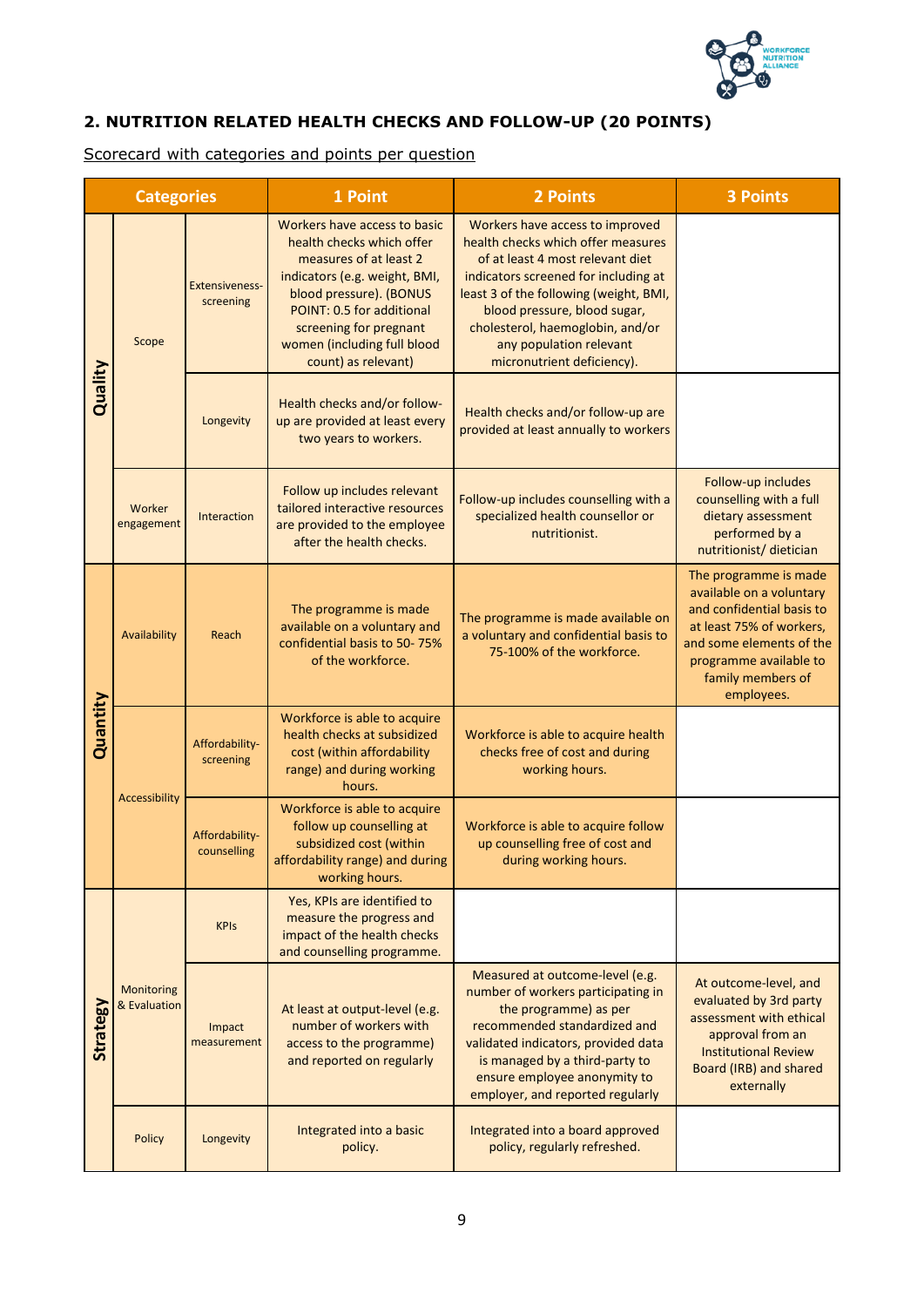

### **Definition of Nutrition related health checks and follow-up**

Nutrition-related health checks are periodic one-to-one meetings with a health or nutrition professional to assess, and usually discuss, the employee's nutritional health. Health checks provide personalised data for each employee, giving them a better understanding of their nutritional risk factors. These might include cholesterol and/or blood-pressure screenings, or weight monitoring and classification (for example using Body Mass Index (BMI) to assess whether an employee is underweight, overweight, or obese). Individual counselling can be coupled with health checks to help devise lifestyle change strategies and follow up counselling can support employees in tracking their progress towards nutrition-related goals.

Do you have a programme that fits within the realm of the above definition?

- o YES
- o NO (skip to next thematic area)

## **OUALITY**

*This section will help you assess nutrition related health checks and follow-up programme based on the following two criteria:*



- 1. Which of these statements best describes your *nutrition related health checks and follow-up* programme? Please check the applicable answer.
	- $\circ$  Workers have access to basic health checks which offer measures of at least 2 indicators (e.g. weight, BMI, blood pressure) as relevant.
	- $\circ$  Workers have access to basic health checks which offer measures of at least 2 indicators (e.g. weight, BMI, blood pressure) AND additional screening for pregnant women (including full blood count) as relevant
	- $\circ$  Workers have access to improved health checks which offer measures of at least 4 most relevant diet indicators screened for including at least 3 of the following (weight, BMI, blood pressure, blood sugar, cholesterol, haemoglobin, and/or any population relevant micronutrient deficiency)
	- $\circ$  None of the above, not applicable or data unavailable (skip to next thematic area)
- 2. Which of these statements best describes the frequency at which health checks are made available to workers? Please check the applicable answer.
	- $\circ$  Health checks and/or follow-up are provided at least every two vears to workers.
	- $\circ$  Health checks and/or follow-up are provided at least annually to workers
	- o None of the above, not applicable or data unavailable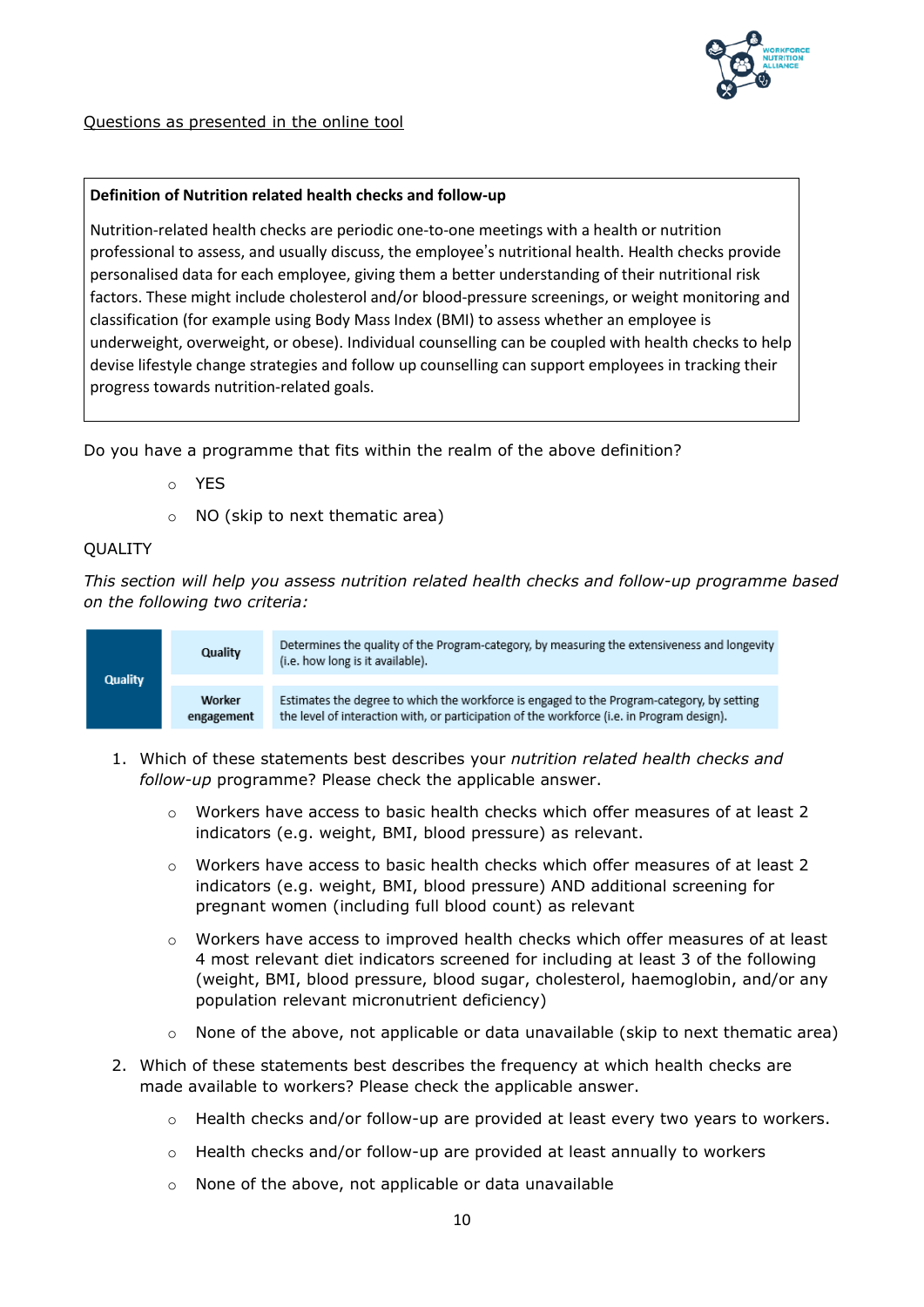

- 3. Which of these statements best describes the type of follow-up or counselling offered to workers? Please check the applicable answer.
	- $\circ$  Follow up includes relevant tailored interactive resources are provided to the employee after the health checks.
	- $\circ$  Follow-up includes counselling with a specialized health counsellor or nutritionist.
	- $\circ$  Follow-up includes counselling with a full dietary assessment performed by a nutritionist/ dietician
	- o None of the above, not applicable or data unavailable

### **OUANTITY**

*This section will help you assess the nutrition related health checks and follow-up programme based on the following two criteria:*

| <b>Quantity</b> | Availability         | Assesses if and to what extent a Program-category is available or present within the Employer's<br>organization, e.g. the % coverage of employees* it is available for. |
|-----------------|----------------------|-------------------------------------------------------------------------------------------------------------------------------------------------------------------------|
|                 | <b>Accessibility</b> | Assesses the degree to which the Program-category is accessible to the workforce, by<br>measuring affordability and proximity to the workplace.                         |

- 4. To what percentage of your workforce is the programme available to?
	- $\circ$  The programme is made available on a voluntary and confidential basis to 50-75% of the workforce.
	- $\circ$  The programme is made available on a voluntary and confidential basis to 75-100% of the workforce.
	- $\circ$  The programme is made available on a voluntary and confidential basis to at least 75% of workers, and some elements of the programme available to family members of employees.
	- o None of the above, not applicable or data unavailable
- 5. Which of these statements best describes the affordability to workers of the healthchecks?
	- $\circ$  Workforce is able to acquire health checks at subsidized cost (within affordability range) and during working hours.
	- $\circ$  Workforce is able to acquire health checks free of cost and during working hours.
	- o None of the above/ not applicable
- 6. Which of these statements best describes the affordability to workers of the counselling?
	- o Workforce is able to acquire follow up counselling at subsidized cost (within affordability range) and during working hours.
	- $\circ$  Workforce is able to acquire follow up counselling free of cost and during working hours.
	- o None of the above, not applicable or data unavailable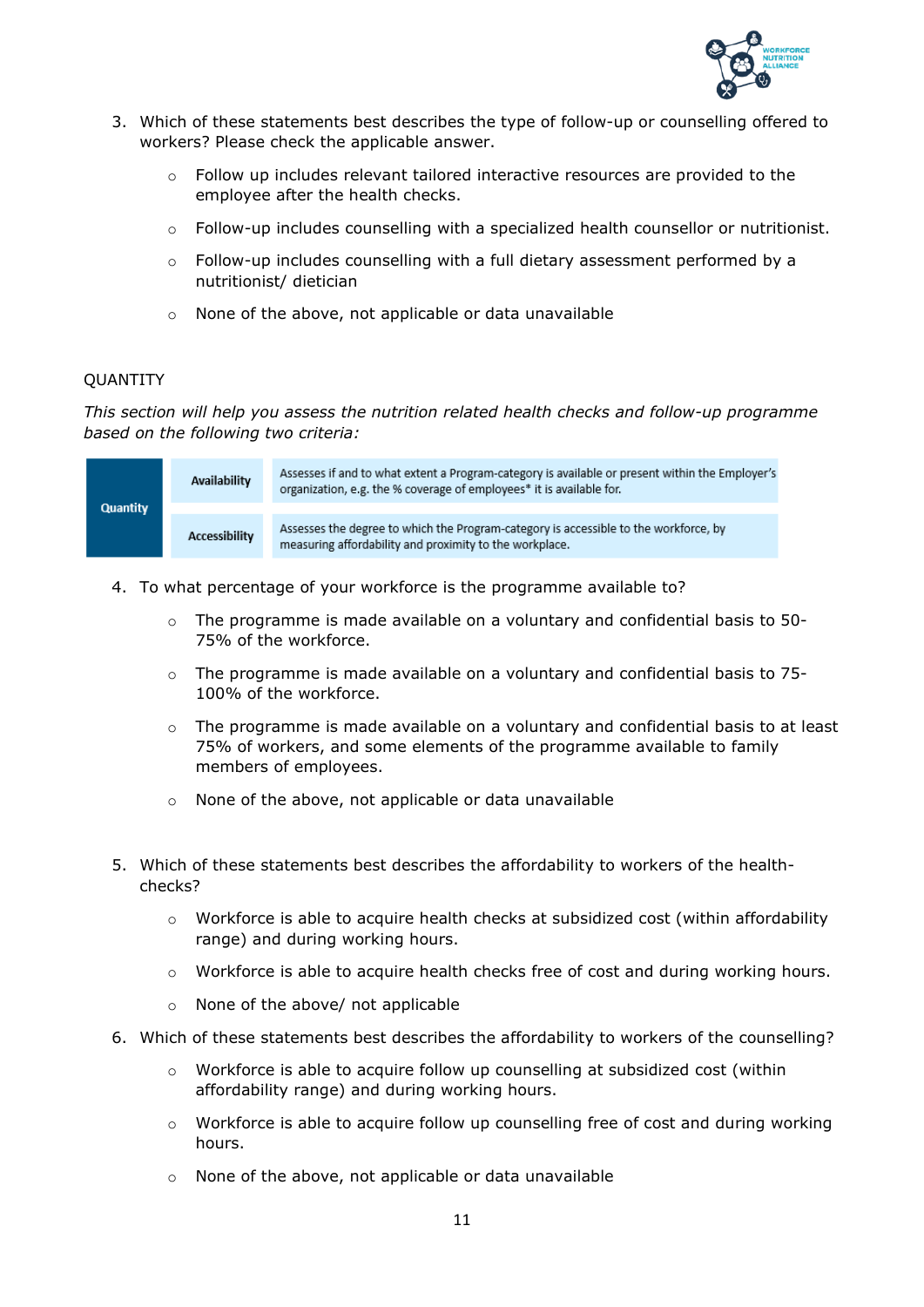

## **STRATEGY**

*This section will help you assess the nutrition related health checks and follow-up programme based on the following two criteria:*



- 7. Do you have indicators to measure the progress or impact of this programme?
	- $\circ$  Yes, KPIs are identified to measure the progress and impact of the health checks and counselling programme
	- None of the above, not applicable or data unavailable
- 8. If applicable, which of the following best describes the level at which you measure your programme?
	- o Yes, measured at least at **output-level** (e.g. number of workers with access to the programme) and reported on regularly
	- o Yes, measured at **outcome-level** (e.g. number of workers participating in the programme) as per recommended standardized and validated indicators, provided data is managed by a third-party to ensure employee anonymity to employer, and reported regularly
	- o Yes, measured at **outcome-leve**l, and evaluated by 3rd party assessment with ethical approval from an Institutional Review Board (IRB) and shared externally
	- o None of the above, not applicable or data unavailable
- 9. To what extent is your programme integrated into the workplace or organisation policy?
	- o Integrated into a basic policy
	- o Integrated into a board approved policy, regularly refreshed.
	- o None of the above, not applicable or data unavailable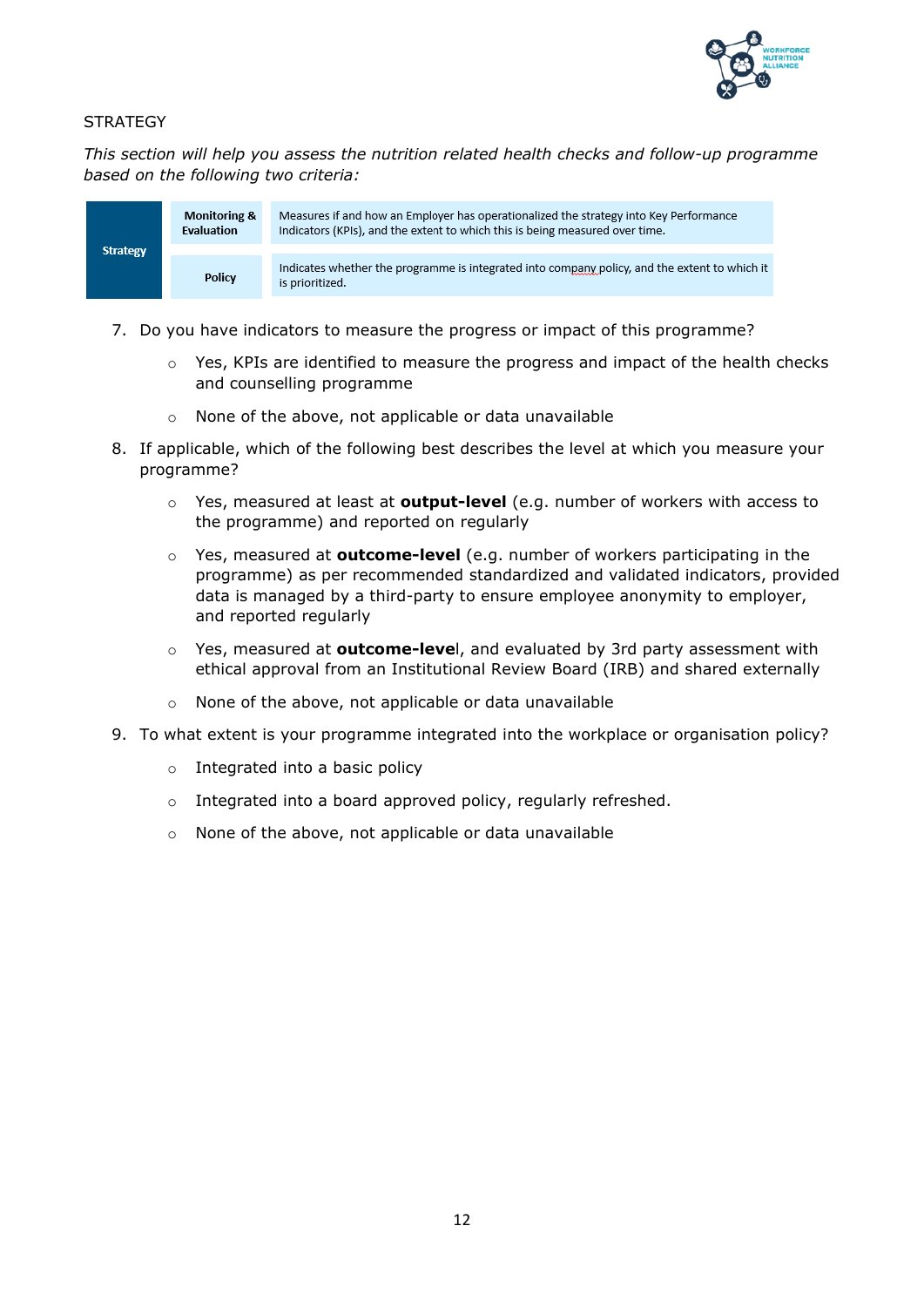

## **3. Healthy Food at work (30 points)**

## Scorecard with categories and points per question

| <b>Categories</b> |                            |                          | 1 Points                                                                                                                                                 | 2 Points                                                                                                                                                                                                                                                    | <b>3 Points</b>                                                                                                                                                                                                                                                                                  |
|-------------------|----------------------------|--------------------------|----------------------------------------------------------------------------------------------------------------------------------------------------------|-------------------------------------------------------------------------------------------------------------------------------------------------------------------------------------------------------------------------------------------------------------|--------------------------------------------------------------------------------------------------------------------------------------------------------------------------------------------------------------------------------------------------------------------------------------------------|
|                   | Scope                      | Extensiveness*           | >50% of foods and drink items<br>provided fall in the GREEN<br>category and <20% RED in the<br>red category                                              | In catering: >60% of food and drink<br>items provided fall in the GREEN<br>category and <10% in the RED<br>category. In vending or retail:<br>>60% of foods items provided fall<br>in the GREEN category and <20% of<br>food items fall in the RED category | In catering: >70% of<br>food and drink items<br>provided fall in the<br>GREEN category and 0%<br>fall in the RED category.<br>In vending or retail:<br>>70% of food items<br>provided fall in the<br><b>GREEN</b> category and<br><10% of food items fall<br>in RED category (BONUS<br>POINTS:1) |
| Quality           | Worker                     | Interaction              | Nutrition information of food<br>and drink options available at<br>the point of<br>purchase/consumption.                                                 | Active promotion (product<br>placement/ nudging, etc.) of<br>nutritious and safe foods and<br>drinks at the point of<br>purchase/consumption, in<br>addition to nutrition information.                                                                      |                                                                                                                                                                                                                                                                                                  |
|                   | engagement                 | Participation            | The programme is<br>standardized and tailored to<br>the workforce (socio-cultural<br>background and/or<br>demographics) in your<br>specific work setting | The programme is designed<br>specifically for the workforce, and<br>feedback is regularly reviewed<br>and incorporated to shape the<br>food provision.                                                                                                      |                                                                                                                                                                                                                                                                                                  |
|                   | Availability               | Availability<br>(Snacks) | Nutritious and safe snacks<br>made available during all<br>meetings or events.                                                                           | Nutritious and safe snacks made<br>available to workers at least three<br>days a week.                                                                                                                                                                      |                                                                                                                                                                                                                                                                                                  |
|                   |                            | Availability<br>(Meals)  | Nutritious and safe meals<br>made available during all<br>meetings or events.                                                                            | <b>Nutritious and safe meals</b><br>available to staff three days a<br>week.                                                                                                                                                                                | <b>Nutritious and safe</b><br>meals are available to<br>staff every day of week.                                                                                                                                                                                                                 |
| Quantity          |                            | Reach                    | 50 to 75% of workers                                                                                                                                     | Above 75% of workers                                                                                                                                                                                                                                        | 100% of workers<br>(BONUS POINTS:1)                                                                                                                                                                                                                                                              |
|                   |                            | Affordability            | Workforce acquires food at<br>subsidized cost (if availability<br>score>1)                                                                               | Workforce acquires snacks free of<br>cost (if availability score>1)                                                                                                                                                                                         | Workforce acquires<br>meals free of cost (if<br>availability score>2)<br>(BONUS POINTS: 2)                                                                                                                                                                                                       |
|                   | Accessibility              | Proximity                | Nutritious and safe snacks or<br>meals are available outside<br>the workplace but by a<br>service contracted by the<br>employer                          | Nutritious and safe snacks or<br>meals are available within the<br>workplace                                                                                                                                                                                |                                                                                                                                                                                                                                                                                                  |
| Strategy          | Monitoring<br>& Evaluation | <b>KPIs</b>              | Yes, SMART KPIs are<br>identified to measure the<br>progress and impact of<br>healthy food at work<br>programmes.                                        |                                                                                                                                                                                                                                                             |                                                                                                                                                                                                                                                                                                  |
|                   |                            | Impact<br>measurement    | At least at output-level (e.g.<br>number of workers with<br>access to nutritionally                                                                      | At outcome-level (e.g. number of<br>workers consuming nutritionally<br>improved meals) as per<br>recommended standardized and                                                                                                                               | At outcome-level, and<br>evaluated by 3rd party<br>assessment with ethical<br>approval from an                                                                                                                                                                                                   |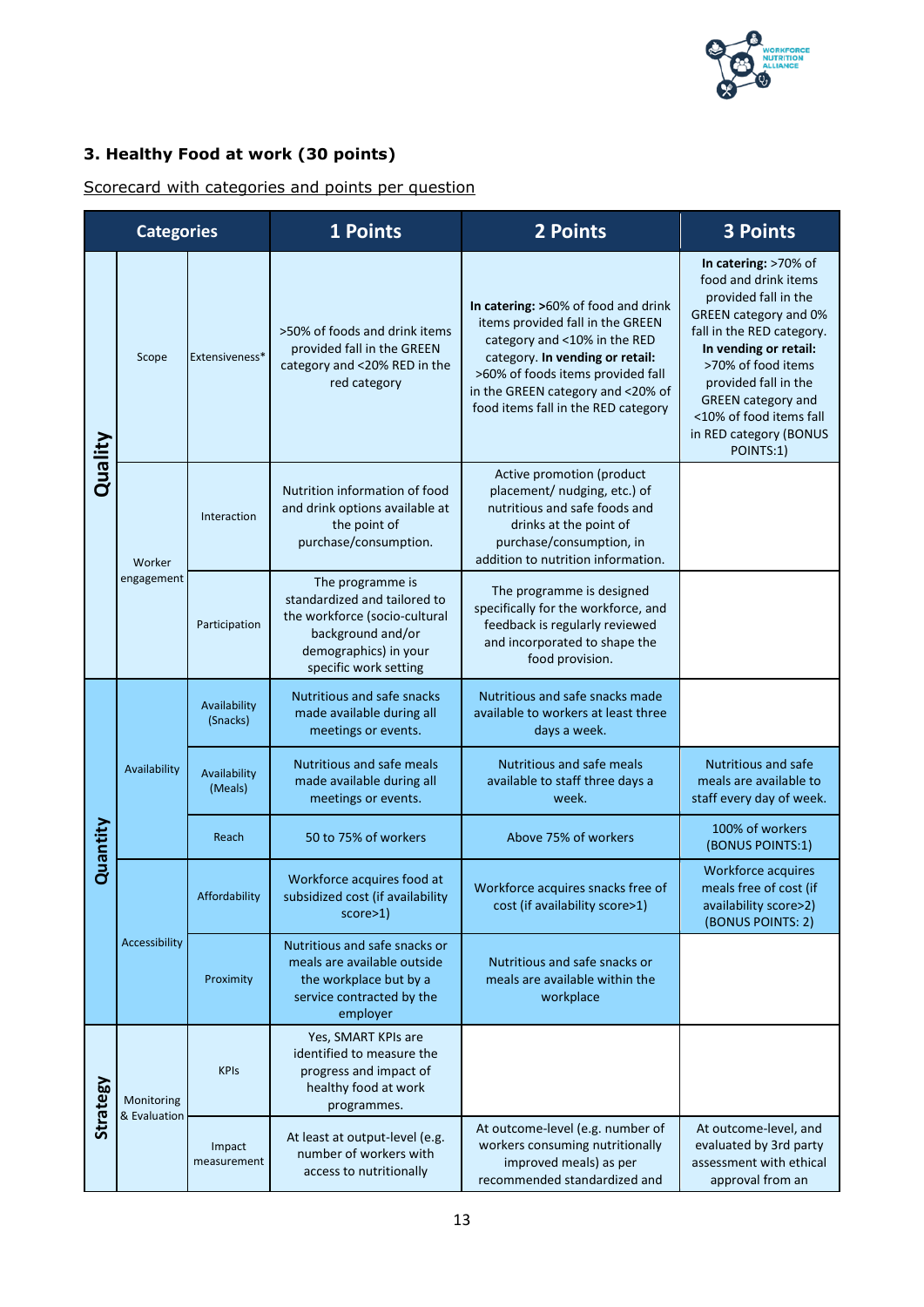

|        |           | improved meals) and<br>reported on regularly | validated indicators and reported<br>regularly                   | <b>Institutional Review</b><br>Board (IRB) and shared<br>externally |
|--------|-----------|----------------------------------------------|------------------------------------------------------------------|---------------------------------------------------------------------|
| Policy | Longevity | Integrated into a basic policy.              | Integrated into a board approved<br>policy, regularly refreshed. |                                                                     |

## Questions as presented in the online tool

## **Definition of Healthy Food at Work programmes**

These are programmes which focus on increasing employees' access to healthy and safe foods at work. Employers may provide healthy food for free, with a subsidy, or at full cost to the employee. These programmes change the food environment through healthier canteen meals (some include promotion alongside options), snack offerings, vending machine options, more balanced portion sizes. All of these shape people's access to nutritious foods and encourage healthier choices.

Do you have a programme that fits within the realm of the above definition?

- o YES
- o NO (skip to next thematic area)

### **OUALITY**

*This section will help you assess the healthy food at work programme based on the following two criteria:*



1. Which of these statements best fits the description of the food and drink items made available to workers through catering, vending, and/ or retail? Please check the applicable answer.

*To answer this question, we recommend you download our food and drink assessment checklist.*

- o Less than 50% of all foods and drink items provided fall in the GREEN category and less than 20% in the RED category
- o **In catering:** More than 60% of food and drink items provided fall in the GREEN category and less than 10% in the RED category. **In vending or retail:** More than 60% of foods items provided fall in the GREEN category and less than 20% of food items fall in the RED category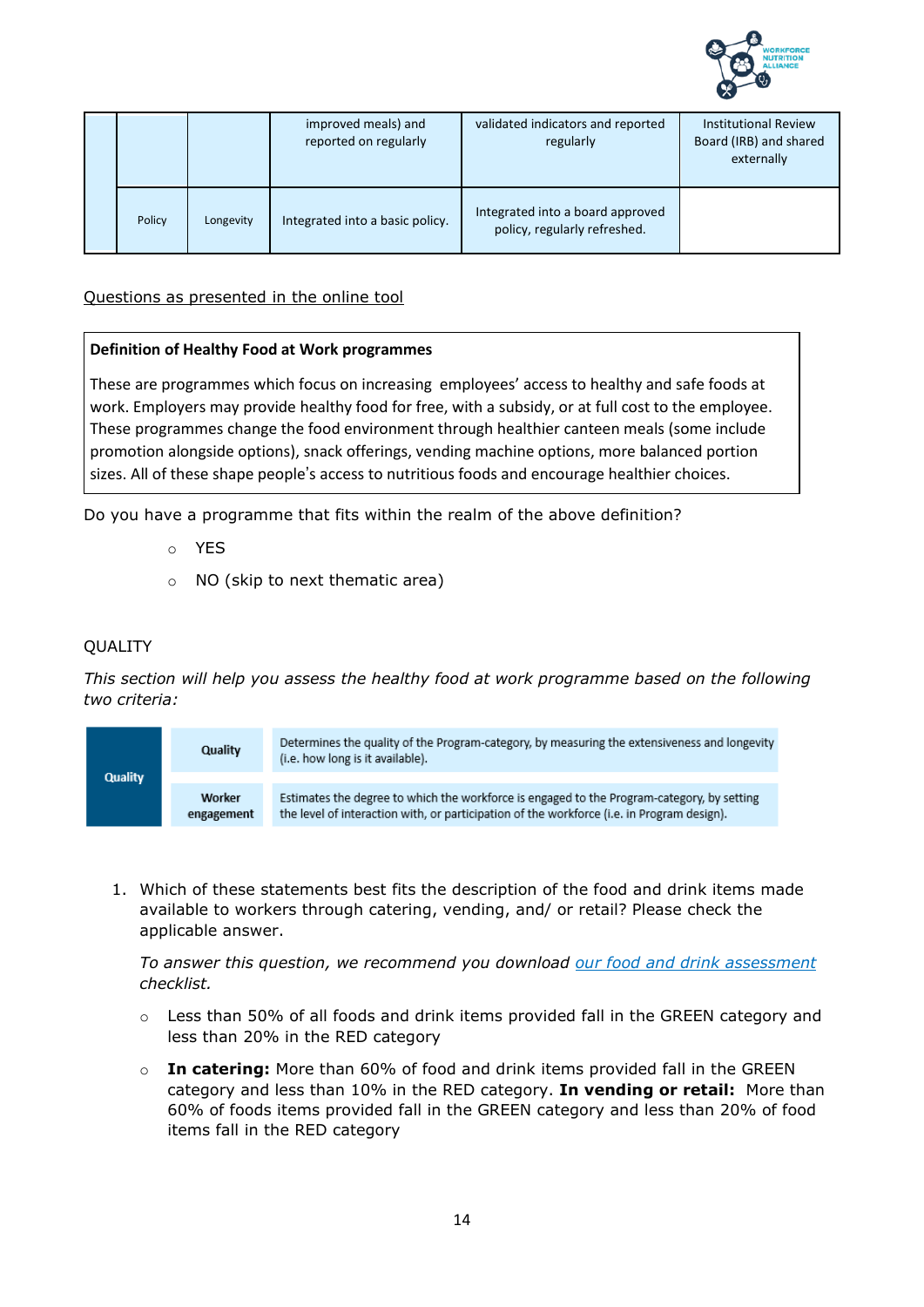

- o **In catering:** More than 70% of food and drink items provided fall in the GREEN category and 0% fall in the RED category. **In vending or retail:** More than 70% of food items provided fall in the GREEN category and less than 10% of food items fall in the RED category
- o None of the above, not applicable or data unavailable
- 2. Which of these statements best fits the way food and drink items are being provided or served in your organisation?
	- o Nutrition information of food and drink options available at the point of purchase/consumption.
	- $\circ$  Active promotion of nutritious and safe foods and drinks at the point of purchase/consumption (product placement/nudging etc.), in addition to nutrition information.
	- o None of the above, not applicable or data unavailable
- 3. Which of these statements best fits your healthy food at work programme design and implementation?
	- $\circ$  The programme is standardized and tailored to the workforce (socio-cultural background and/or demographics) in your specific work setting.
	- o The programme is designed specifically for the workforce, and feedback is regularly reviewed and incorporated to shape the food provision.
	- o None of the above, not applicable or data unavailable

#### QUANTITY

*This section will help you assess the healthy food at work programme based on the following two criteria:*



- 4. "Which of these statements best fits the frequency at which snacks are made available to workers? (*check the glossary for the definition of nutritious and safe snacks*)
	- o Nutritious and safe snacks made available during all meetings or events.
	- $\circ$  Nutritious and safe snacks made available to workers at least three days a week.
	- o None of the above, not applicable, or data unavailable.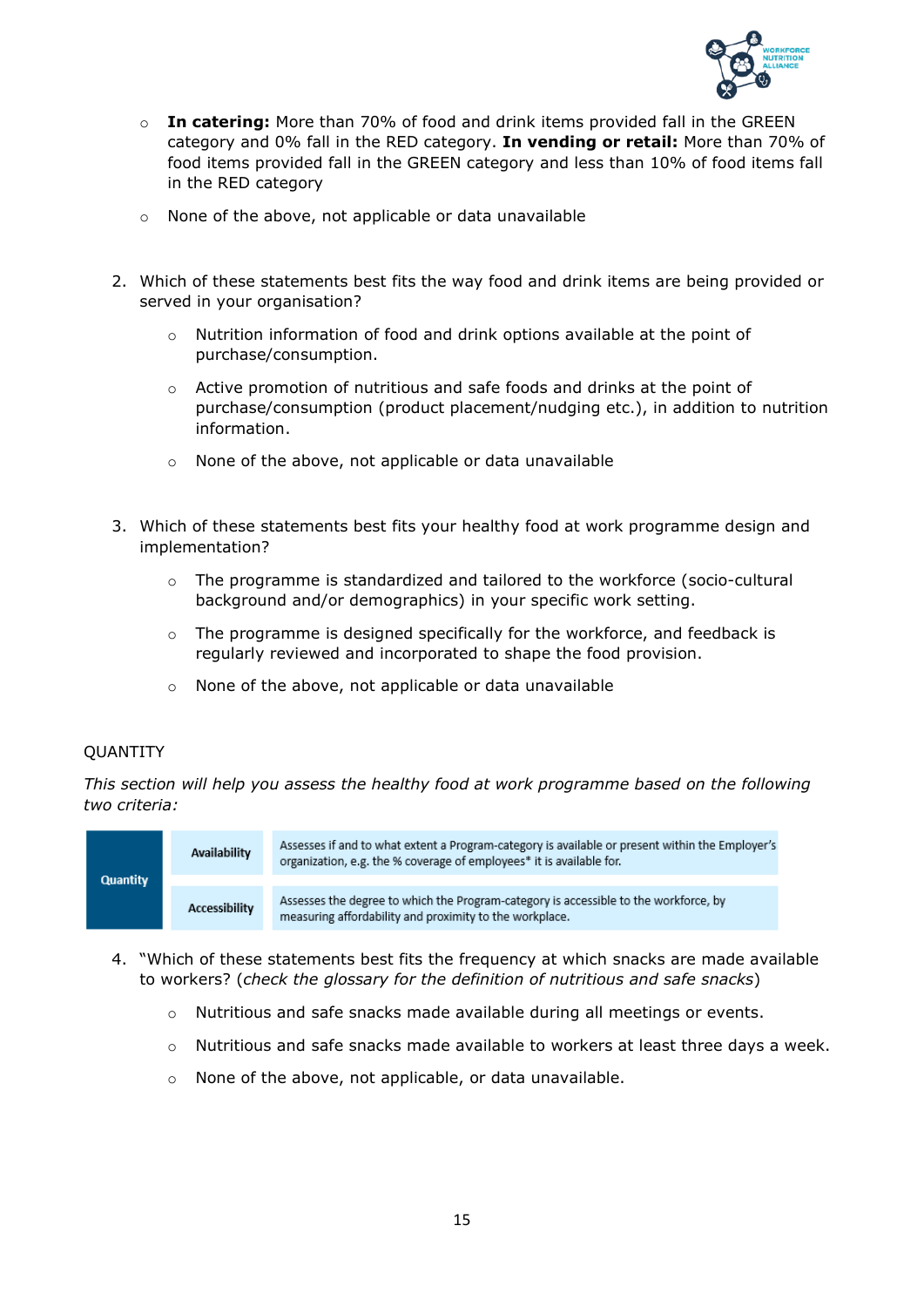

- 5. "Which of these statements best fits the frequency at which meals are made available to workers? (*check the glossary for the definition of a nutritious and safe meal*)
	- o Nutritious and safe **meals** made available during all meetings or events.
	- o Nutritious and safe **meals** available to staff at least three days a week.
	- o Nutritious and safe **meals** are available to staff every day of week.
	- o None of the above, not applicable, or data unavailable.
- 6. To what percentage of your workforce is any element of your healthy food at work programme available to?
	- o 50% to 75% of workers
	- o Above 75% of workers
	- o 100% of workers
	- o None of the above, not applicable or data unavailable
- 7. Which of these statements best describes the affordability to workers of the programme?
	- $\circ$  Workforce acquires regular nutrition and safe snacks or meals (not just at events or meetings) at subsidized cost. (If availability score >1)
	- o Workforce acquires regular nutritious and safe snacks (not just at events or meetings) free of cost. (If availability score  $>1$ )
	- o Workforce acquires regular nutritious and safe meals (not just at events or meetings) free of cost. (If availability score is >2)
	- o None of the above, not applicable or data unavailable
- 8. Which of these statements best fits the proximity of the healthy food at work programme?
	- o Nutritious and safe snacks or meals are available outside the workplace but by a service contracted by the employer
	- $\circ$  Nutritious and safe snacks or meals are available within the workplace
	- o None of the above, not applicable or data unavailable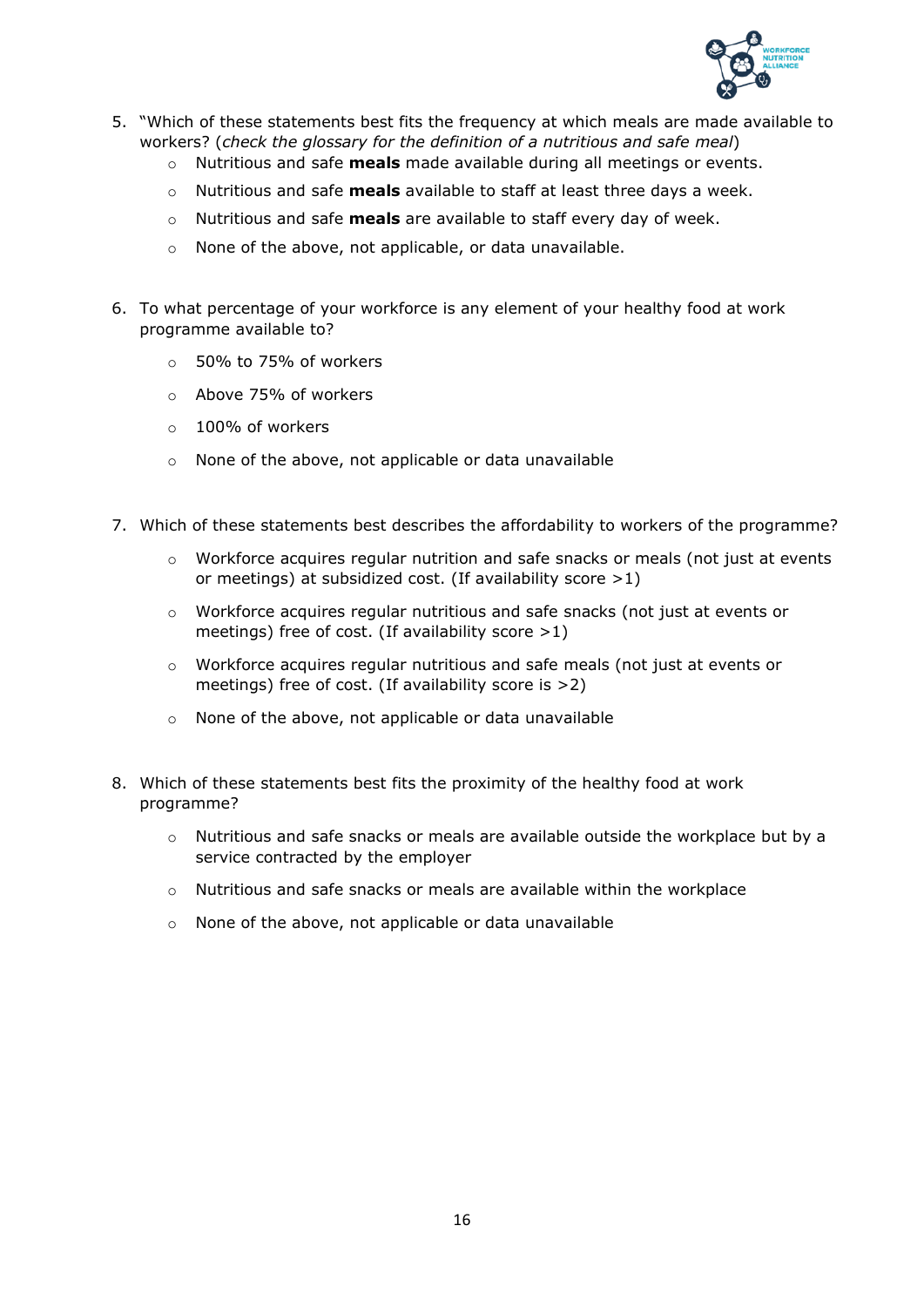

## **STRATEGY**

*This section will help you assess the healthy food at work programme based on the following two criteria:*



- 9. Do you have indicators to measure the progress or impact of this programme?
	- $\circ$  Yes, KPIs are identified to measure the progress and impact of the healthy food at work programme
	- o None of the above, not applicable or data unavailable
- 10. If applicable, which of the following best describes the level at which you measure your programme?
	- o Yes, measured at least at **output-level** (e.g. number of workers with access to nutritionally improved meals) and reported on regularly
	- o Yes, measured at **outcome-level** (e.g. number of workers consuming nutritionally improved meals) as per recommended standardized and validated indicators and reported regularly
	- o Yes, measured at **outcome-leve**l, and evaluated by 3rd party assessment with ethical approval from an Institutional Review Board (IRB) and shared externally
	- o None of the above, not applicable or data unavailable
- 11. To what extent is your programme integrated into the workplace or organisation policy?
	- $\circ$  Integrated into a basic policy and programme lasts not less than one quarter of the year.
	- o Integrated into a board approved policy, regularly refreshed.
	- o None of the above, not applicable or data unavailable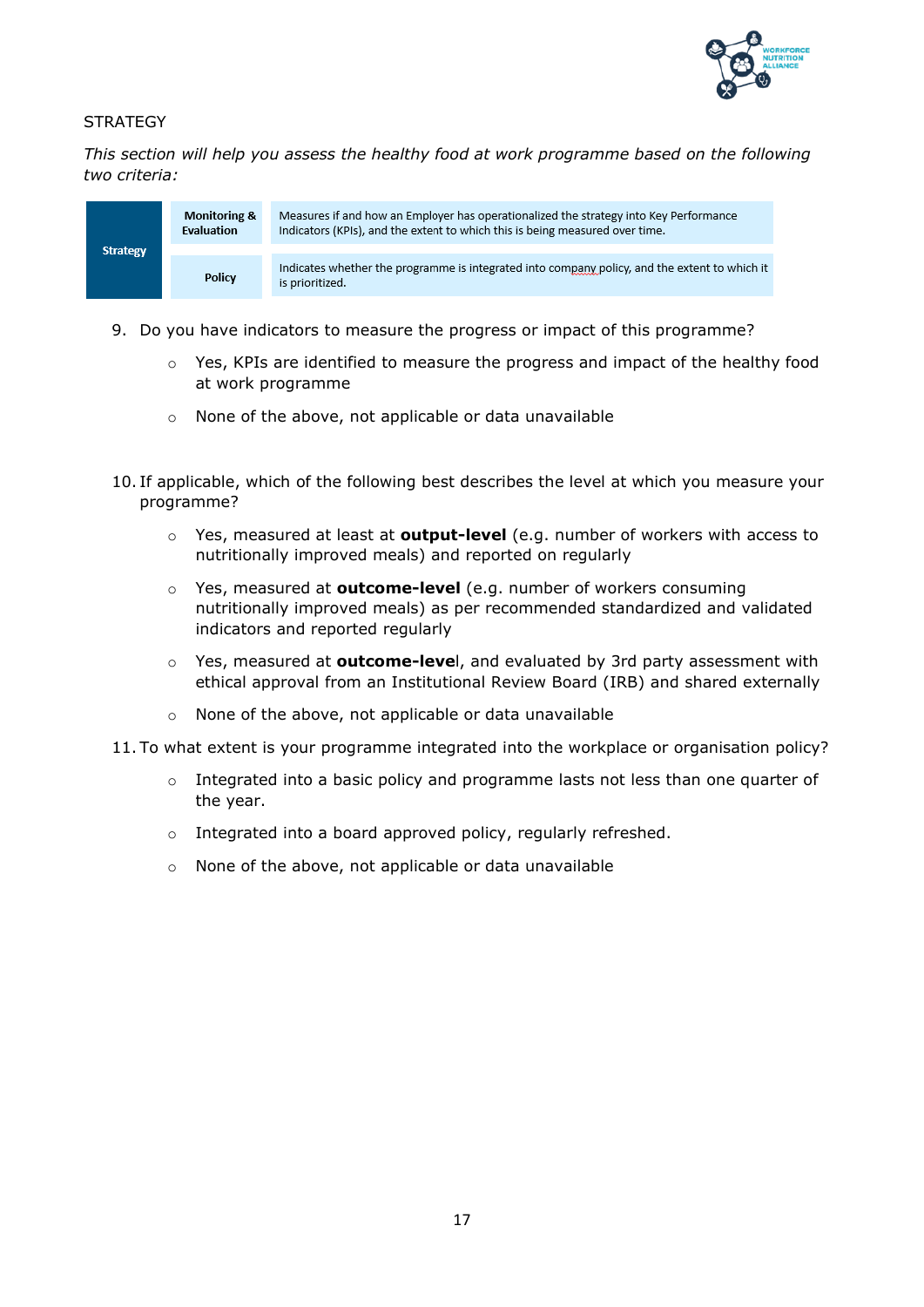

## **4. BREASTFEEDING SUPPORT (30 points)**

### Scorecard with categories and points per question

| Category |                                                                 |                                        | 1 point                                                                                                                                                                                                               | 2 points                                                                                                                                                                     | 3 points                                                                                                                                                                                                            |
|----------|-----------------------------------------------------------------|----------------------------------------|-----------------------------------------------------------------------------------------------------------------------------------------------------------------------------------------------------------------------|------------------------------------------------------------------------------------------------------------------------------------------------------------------------------|---------------------------------------------------------------------------------------------------------------------------------------------------------------------------------------------------------------------|
|          |                                                                 | Availability<br>(time)                 | At least 30 mins of paid<br>breastfeeding (support)<br>break time per day during<br>working hours in accordance<br>with local laws.                                                                                   | Two dedicated, paid 30-<br>minute breaks per day during<br>working hours, or at least<br>one hour of paid break time.                                                        | At least 3 dedicated, paid 30-<br>minute breaks per day during<br>working hours, and/or flexible<br>working time and location                                                                                       |
|          |                                                                 | Availability<br>(space)                | Private non-dedicated<br>breastfeeding support<br>spaces with basic breastmilk<br>storage equipment<br>(refrigerator/cool storage<br>space) and hand washing sink<br>nearby.                                          | Private, dedicated<br>breastfeeding support<br>rooms (minimum size 6 m2)<br>with breastmilk storage<br>equipment and hand washing<br>sink inside the room.                   | Private, dedicated breastfeeding<br>support rooms (minimum size 6<br>m2) with breastmilk storage<br>equipment and hand washing sink<br>inside the room + comfortable<br>seating                                     |
|          | Scope                                                           | Longevity<br>(maternity leave)         | 18 weeks maternity<br>leave postpartum with at<br>least 2/3 pay for all<br>employees (ILO<br>recommendation 191)                                                                                                      | 19 weeks up to 6 months<br>maternity leave with at least<br>$2/3$ pay                                                                                                        | At least 6 months maternity<br>leave at least 2/3 pay(BONUS<br>POINT: 1 for full pay)                                                                                                                               |
| Quality  |                                                                 | Longevity (parental<br>leave)          | Additional 2 weeks of paid<br>parental leave (on top of<br>local requirement)                                                                                                                                         | Additional 2 months of paid<br>parental leave (on top of<br>local requirement)                                                                                               |                                                                                                                                                                                                                     |
|          | Longevity (non-<br>dismissal)                                   |                                        | No dismissal from pregnancy<br>notification until 1-month<br>after returning from<br>maternity leave, OR<br>compliance with national<br>legislation (whichever is most<br>advantageous for<br>breastfeeding mothers). | No dismissal during<br>pregnancy, whilst on<br>maternity leave or nursing<br>child until 12 months old                                                                       |                                                                                                                                                                                                                     |
|          | Worker<br>engagement                                            | Participation                          | All line management is<br>sensitized to the<br>breastfeeding support<br>program and global<br>breastfeeding<br>recommendations and new<br>employees receive HR<br>orientation.                                        | All staff sensitized to the<br>breastfeeding support<br>program and global<br>breastfeeding<br>recommendation, and new<br>employees receive HR<br>orientation.               | Female employees engaged in<br>development of breastfeeding<br>support program, all staff<br>sensitized to program and global<br>breastfeeding<br>recommendations, and new<br>employees received HR<br>orientation. |
| Quantity | Reach<br>(Dedicated<br>breastfeeding<br>spaces)<br>Availability |                                        | Private spaces and breaks to<br>breastfeed or express<br>breastmilk are available to<br>50-75% of all actively<br>breastfeeding employees for<br>two years and beyond.                                                | Private spaces and breaks to<br>breastfeed or express<br>breastmilk are available to at<br>least 75% of all actively<br>breastfeeding employees for<br>two years and beyond. |                                                                                                                                                                                                                     |
|          |                                                                 | Reach (Parental<br>leave)              | Improved maternity leave<br>available to at least 50% of<br>all female employees.                                                                                                                                     | Improved parental leave<br>available to all female<br>employees.                                                                                                             | Improved parental leave available<br>to all employees, female and male.                                                                                                                                             |
|          | Accessibility                                                   | Proximity<br>(breastfeeding<br>spaces) | Within 10 min walk from the<br>workplace (space made<br>available by employer).                                                                                                                                       | Available in the workplace.                                                                                                                                                  |                                                                                                                                                                                                                     |
| Strategy | Monitoring &<br>Evaluation                                      | <b>KPIs</b>                            | Yes, KPIs are identified to<br>measure the progress and<br>impact of breastfeeding<br>support programmes.                                                                                                             |                                                                                                                                                                              |                                                                                                                                                                                                                     |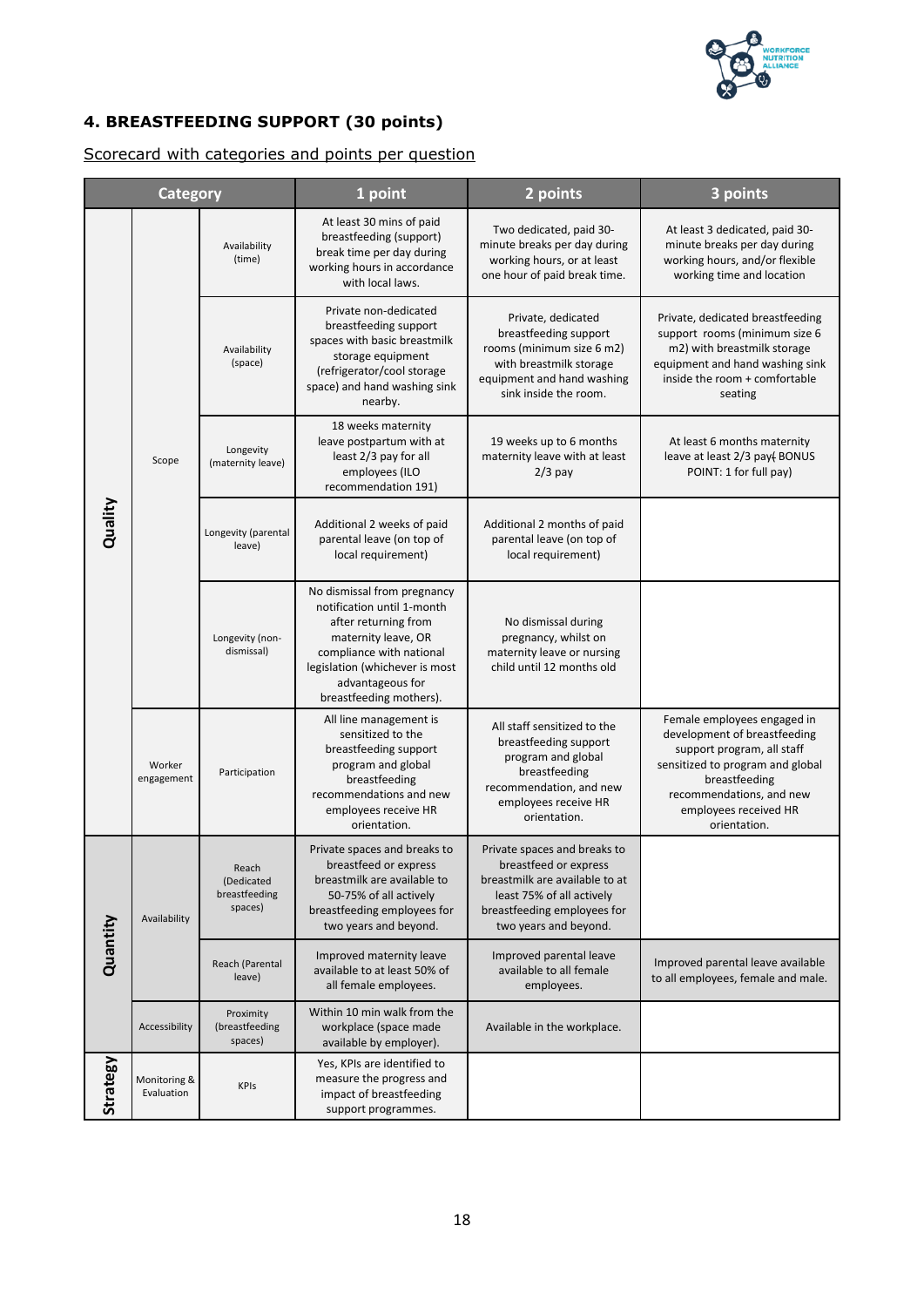

|        | Impact<br>measurement | Yes, measured at output-<br>level (on Quantity and<br>Quality criteria below) and<br>reported regularly.                    | Yes, measured at outcome-<br>level as per recommended<br>standardized and validated<br>indicators, provided data is<br>managed by a third-party to<br>ensure employee anonymity<br>to employer, and reported<br>regularly. | Yes, measured at outcome-level,<br>and evaluated by 3rd party<br>assessment with ethical approval<br>from an Institutional Review Board<br>(IRB) and shared externally. |
|--------|-----------------------|-----------------------------------------------------------------------------------------------------------------------------|----------------------------------------------------------------------------------------------------------------------------------------------------------------------------------------------------------------------------|-------------------------------------------------------------------------------------------------------------------------------------------------------------------------|
| Policy | Longevity             | Integrated into a basic policy.<br>HR policies reviewed and<br>adapted to accommodate<br>breastfeeding support<br>measures. | Integrated into a board<br>approved policy, regularly<br>refreshed. HR policies<br>reviewed and adapted to<br>accommodate breastfeeding<br>support measures.                                                               |                                                                                                                                                                         |

## Questions as presented in the online tool

### **Definition of Breastfeeding Support programmes**

Workplace breastfeeding support includes programmes or company policies which enable working mothers to breastfeed exclusively for 6 months and continually up to 2 years. Such programmes can include: respecting or exceeding national laws on duration of paid maternity leave (ensuring 6 months minimum); providing an appropriate place and time to express/pump milk during work hours and providing options for working mothers such as on-site child care and flexible work schedules. Some programmes include awareness-raising or nutrition education campaigns for mothers and coworkers on the importance of breastfeeding.

Do you have a programme that fits within the realm of the above definition?

- o YES
- o NO (skip to next thematic area / end of assessment)

#### **OUALITY**

*This section will help you assess the breastfeeding support programme based on the following two criteria:*



*Please note that the following criteria is aligned with ILO recommendation 191, and ILO convention 183 (health protection, maternity leave, leave for illness, non-discrimination, paid breaks, flexible hours, non-dismissal).*

- 1. Which of these statements best describes the breaks allocated to workers as part of the breastfeeding support programme? Please check the applicable answer.
	- o At least 30 mins of paid breastfeeding (support) break time per day during working hours in accordance with local laws. .
	- $\circ$  Two dedicated, paid 30-minute breaks per day during working hours, or at least one hour of paid break time.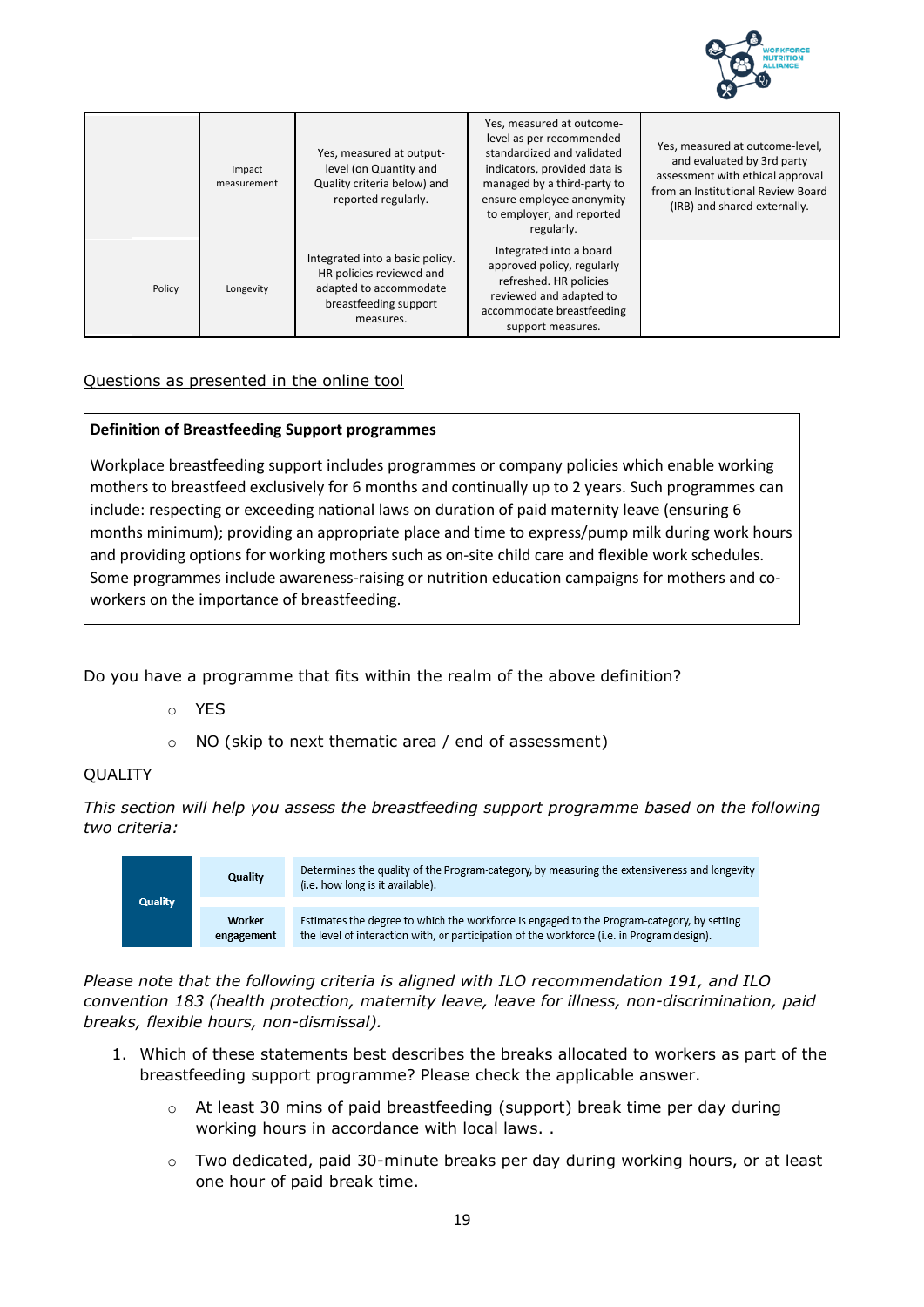

- o At least three dedicated, paid 30-minute breaks per day during working hours, and/or flexible working time and location.
- o None of the above, not applicable or data unavailable
- 2. Which of these statements best describes the space(s) available to workers as part of the breastfeeding support programme? Please check the applicable answer.
	- o Private non-dedicated breastfeeding support spaces with basic breastmilk storage equipment (refrigerator/cool storage space) and hand washing sink nearby.
	- $\circ$  Private, dedicated breastfeeding support rooms (minimum size 6 m2) with breastmilk storage equipment and hand washing sink inside the room.
	- $\circ$  Private, dedicated breastfeeding support rooms (minimum size 6 m2) with breastmilk storage equipment and hand washing sink inside the room + comfortable seating
	- o None of the above, not applicable or data unavailable
- 3. Which of these statements best describes your maternity leave available to workers in this location as part of the breastfeeding support programme? Please check the applicable answer.
	- $\circ$  18 weeks maternity leave postpartum with at least 2/3 pay for all employees (ILO recommendation 191)
	- $\circ$  19 weeks up to 6 months maternity leave with at least 2/3 pay.
	- o At least 6 months maternity leave at at least 2/3 pay
	- o At least 6 months maternity leave at full pay
	- o None of the above, not applicable or data unavailable
- 4. Which of these statements best describes your parental leave available to workers in this location as part of the breastfeeding support programme? Please check the applicable answer.
	- o Additional 2 weeks of paid parental leave (on top of local requirement)
	- o Additional 2 months of parental leave (on top of local requirement)
	- o None of the above, not applicable or data unavailable
- 5. Which of these statements best describes your non-dismissal policy applicable to workers in this location as part of the breastfeeding support programme? Please check the applicable answer.
	- $\circ$  No dismissal from pregnancy notification until 1-month after returning from maternity leave, OR compliance with national legislation (whichever is most advantageous for breastfeeding mothers).
	- o No dismissal during pregnancy, whilst on maternity leave or nursing child until 12 months old
	- o None of the above, not applicable or data unavailable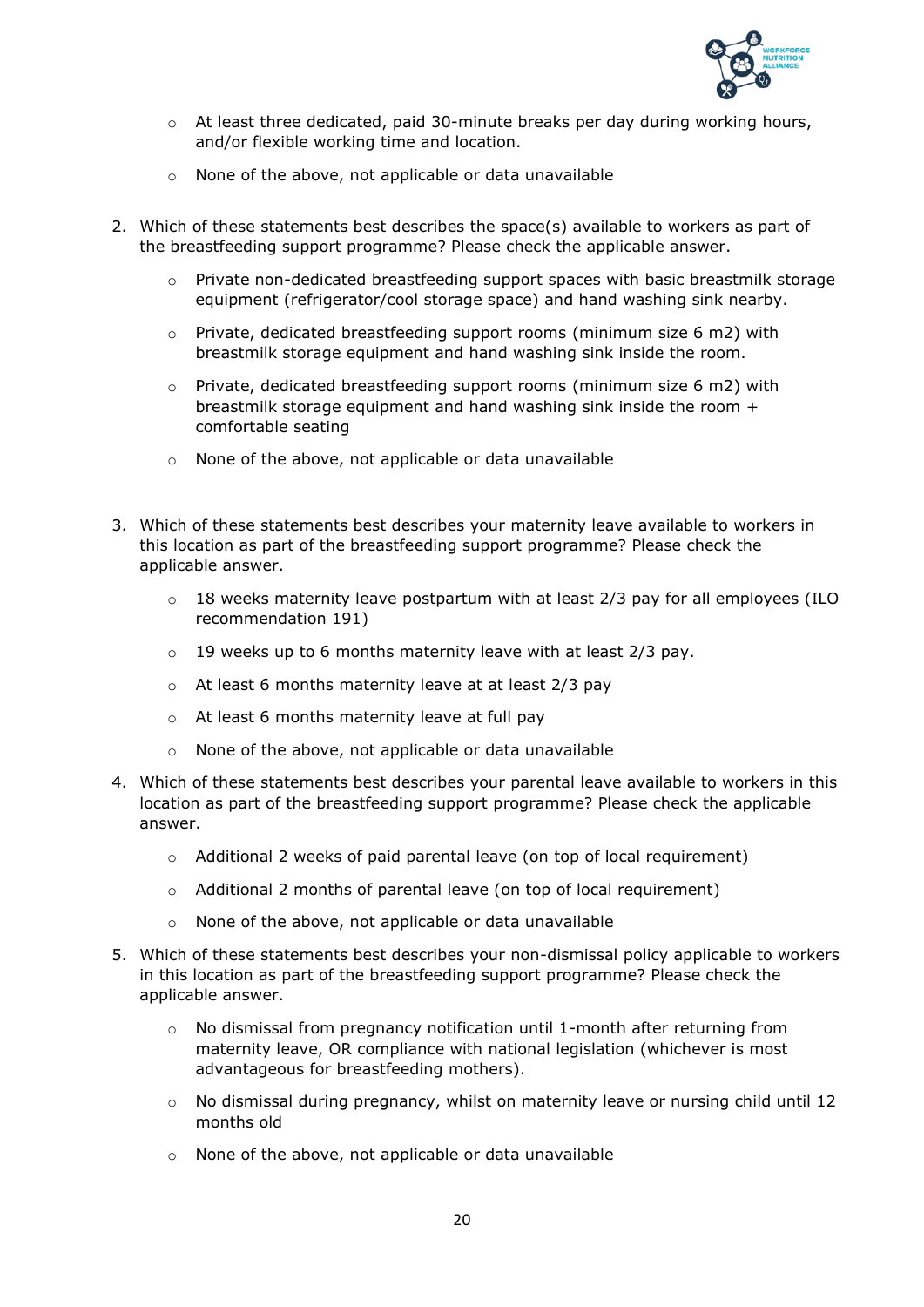

- 6. Which of these statements best describes the extent to which the workers are engaged in the breastfeeding support programme?
	- $\circ$  All line management is sensitized to the breastfeeding support program and global breastfeeding recommendations and new employees receive HR orientation.
	- $\circ$  All staff sensitized to the breastfeeding support program and global breastfeeding recommendation, and new employees receive HR orientation.
	- o Female employees engaged in development of breastfeeding support program, all staff sensitized to program and global breastfeeding recommendations, and new employees received HR orientation.
	- o None of the above, not applicable or data unavailable

### QUANTITY

*This section will help you assess the breastfeeding support programme based on the following two criteria:*

| <b>Quantity</b> | Assesses if and to what extent a Program-category is available or present within the Employer's<br>Availability<br>organization, e.g. the % coverage of employees* it is available for. |                                                                                                                                                 |
|-----------------|-----------------------------------------------------------------------------------------------------------------------------------------------------------------------------------------|-------------------------------------------------------------------------------------------------------------------------------------------------|
|                 | Accessibility                                                                                                                                                                           | Assesses the degree to which the Program-category is accessible to the workforce, by<br>measuring affordability and proximity to the workplace. |

- 7. To what percentage of your workforce is the workplace breastfeeding support programme available to?
	- $\circ$  Private spaces and breaks to breastfeed or express breastmilk are available to 50-75% of all actively breastfeeding employees for two years and beyond.
	- o Private spaces and breaks to breastfeed or express breastmilk are available to at least 75% of all actively breastfeeding employees for two years and beyond.
	- o None of the above, not applicable or data unavailable
- 8. To what percentage of your workforce is the aforementioned parental leave policy available to?
	- $\circ$  Improved maternity leave available to at least 50% of all female employees.
	- o Improved parental leave available to all female employees.
	- o Improved parental leave available to all employees, female and male.
	- o None of the above, not applicable or data unavailable
- 9. Which of these statements best describes the proximity of the breastfeeding support spaces available to the workforce?
	- $\circ$  Within 10 min walk from the workplace (space made available by employer).
	- o Available in the workplace.
	- o None of the above, not applicable or data unavailable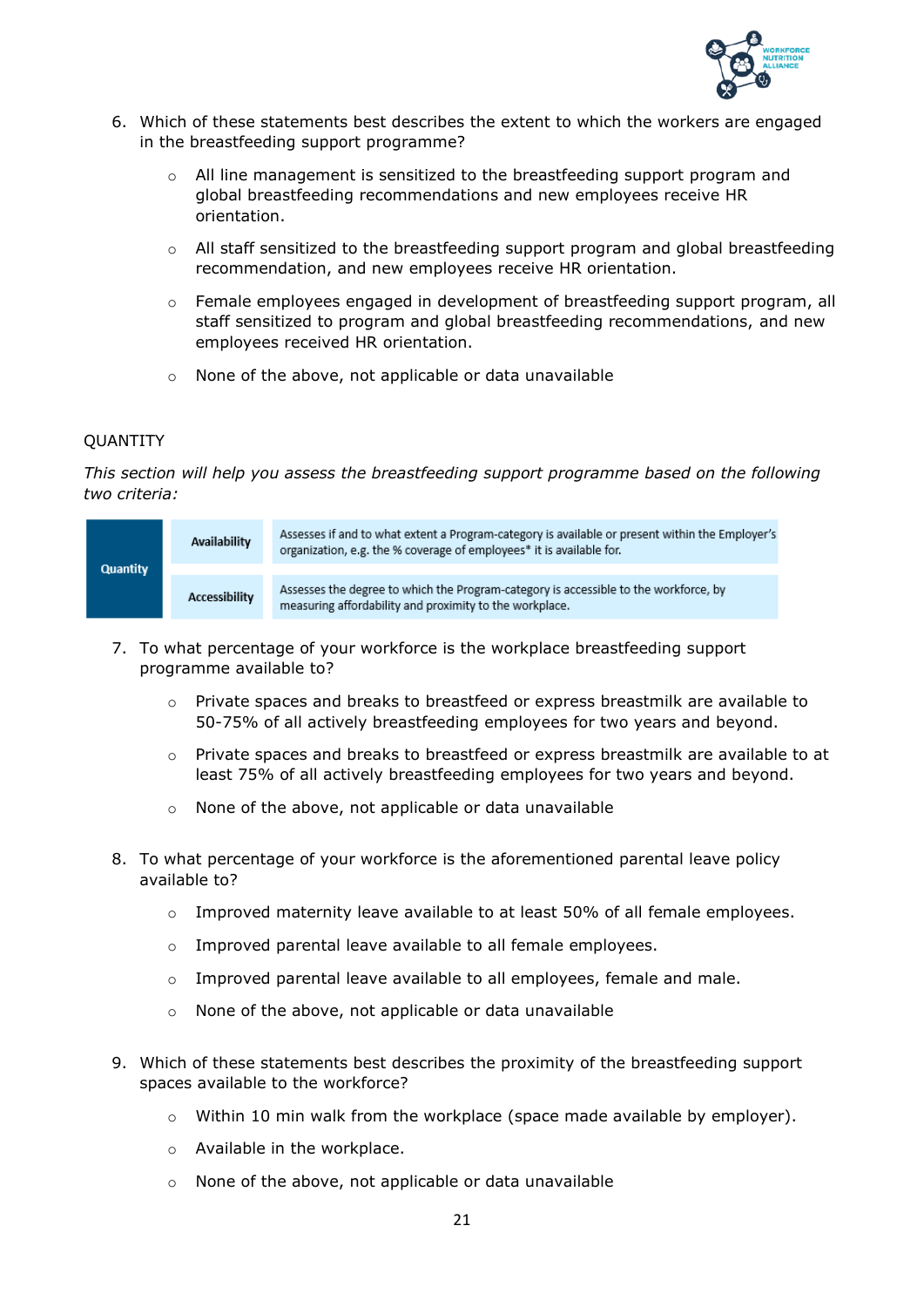

## **STRATEGY**

*This section will help you assess the breastfeeding support programme based on the following two criteria:*



- 10. Do you have indicators to measure the progress or impact of this programme?
	- $\circ$  Yes, KPIs are identified to measure the progress and impact of breastfeeding support programme
	- o None of the above, not applicable or data unavailable
- 11. If applicable, which of the following best describes the level at which you measure your programme?
	- Yes, measured at **output-level** (e.g. number of workers with access to breastfeeding rooms at the workplace) and reported on regularly
	- o Yes, measured at **outcome-level** (e.g. number of workers participating in the programme) as per recommended standardised and validated indicators, provided data is managed by a third-party to ensure employee anonymity to employer, and reported on regularly
	- o Yes, measured at **outcome-leve**l, and evaluated by 3rd party assessment with ethical approval from an Institutional Review Board (IRB) and shared externally
	- o None of the above, not applicable or data unavailable
- 12. To what extent is your programme integrated into the workplace or organisation policy?
	- $\circ$  Integrated into a basic policy. HR policies reviewed and adapted to accommodate breastfeeding support measures.
	- $\circ$  Integrated into a board approved policy, regularly refreshed. HR policies reviewed and adapted to accommodate breastfeeding support measures.
	- o None of the above, not applicable or data unavailable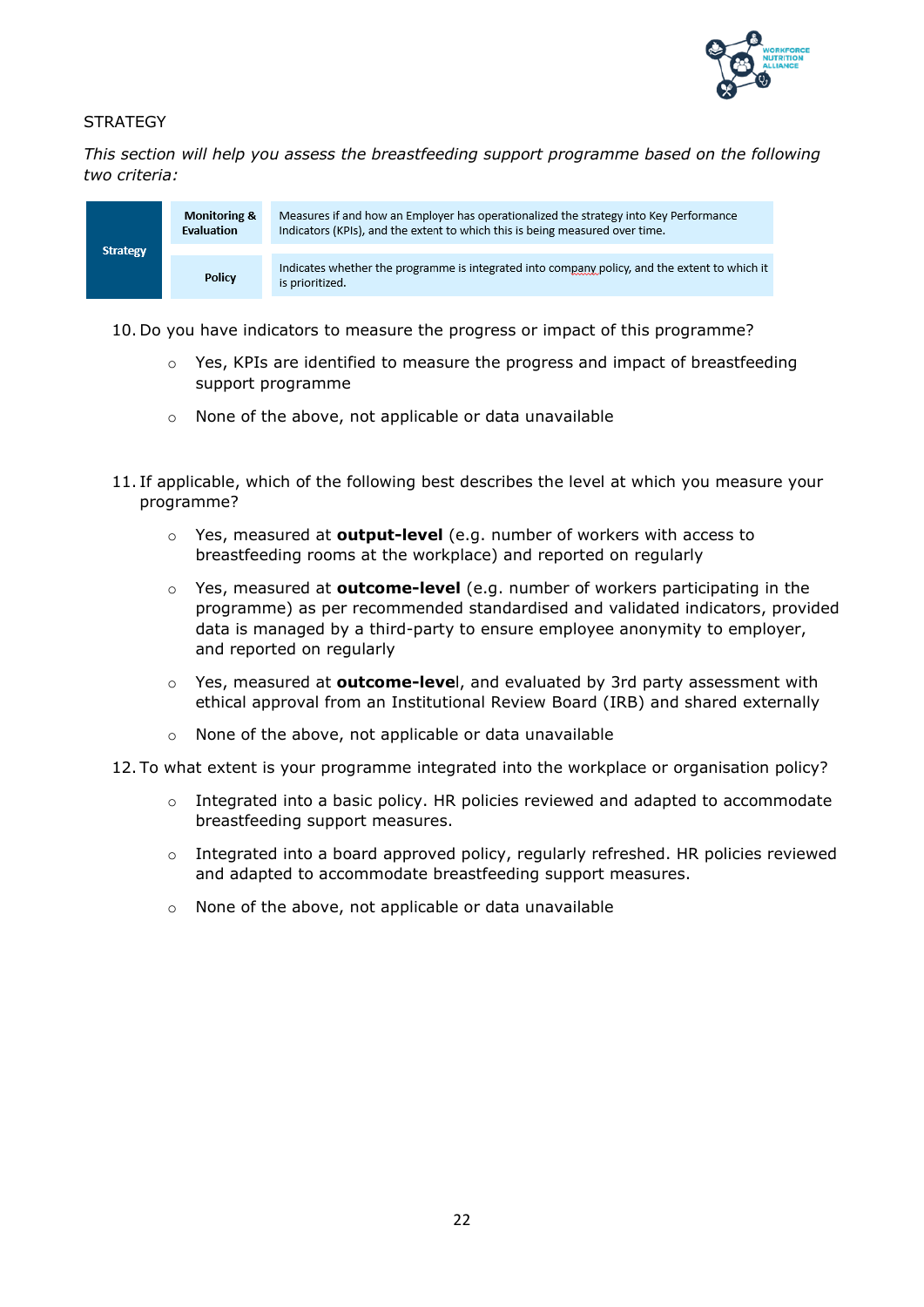

## **Glossary of Terms used in the scorecard**

## Nutrition Education

**Standardized nutrition education:** Standardized nutrition education is defined as a dissemination of information pertaining to nutritional health which is aligned with information generated by the relevant national ministry of health, or in the absence of this, the World Health Organization/ other internationally recognized health institutions.

**Behaviour Change Communication (BCC):** Is a set of strategies that communicate, in this case, information relevant to nutritional health, with the aim of modifying the recipient's behaviour. Such strategies may involve interactive visual displays of information, tailored messaging, community and social activities, and other channels promoting positive health outcomes which are based on proven theories of behaviour change.

**Socio-Ecological Model of Behaviour Change**: This is a model of behaviour change which emphasizes the importance of the wider context that shape human behaviours such as social, community, organizational, environmental, and policy levels of influence. In the context of the workplace this model is applied through analysing the environment of the workplace, culture, community, leadership, policies, and devising strategies that promote improved nutritional health behaviours.

**Nudging:** Nudging is a strategy used in Behaviour Change Communication to influence people's behaviour by altering their architecture of choice in such a way that healthful behaviours are prompted without forbidding any options or changing economic incentives. An example of a 'nudge' would be placing fruit and vegetables at eye-level in a cafeteria to make these more visible and attractive to employees.

## Nutrition related health checks

**Body-Mass Index (BMI):** Body-Mass Index is a measure for indicating nutritional status in adults that is defined as a person's weight in kilograms divided by the square of the person's height in metres.

**Haemoglobin:** Haemoglobin is a protein found in red blood cells that carries oxygen to the body's organs and tissues, it's levels are commonly measured during health checks through a blood test to assess whether these are at lower than normal levels, which may signal anaemia (a common indicator of poor nutrition and health).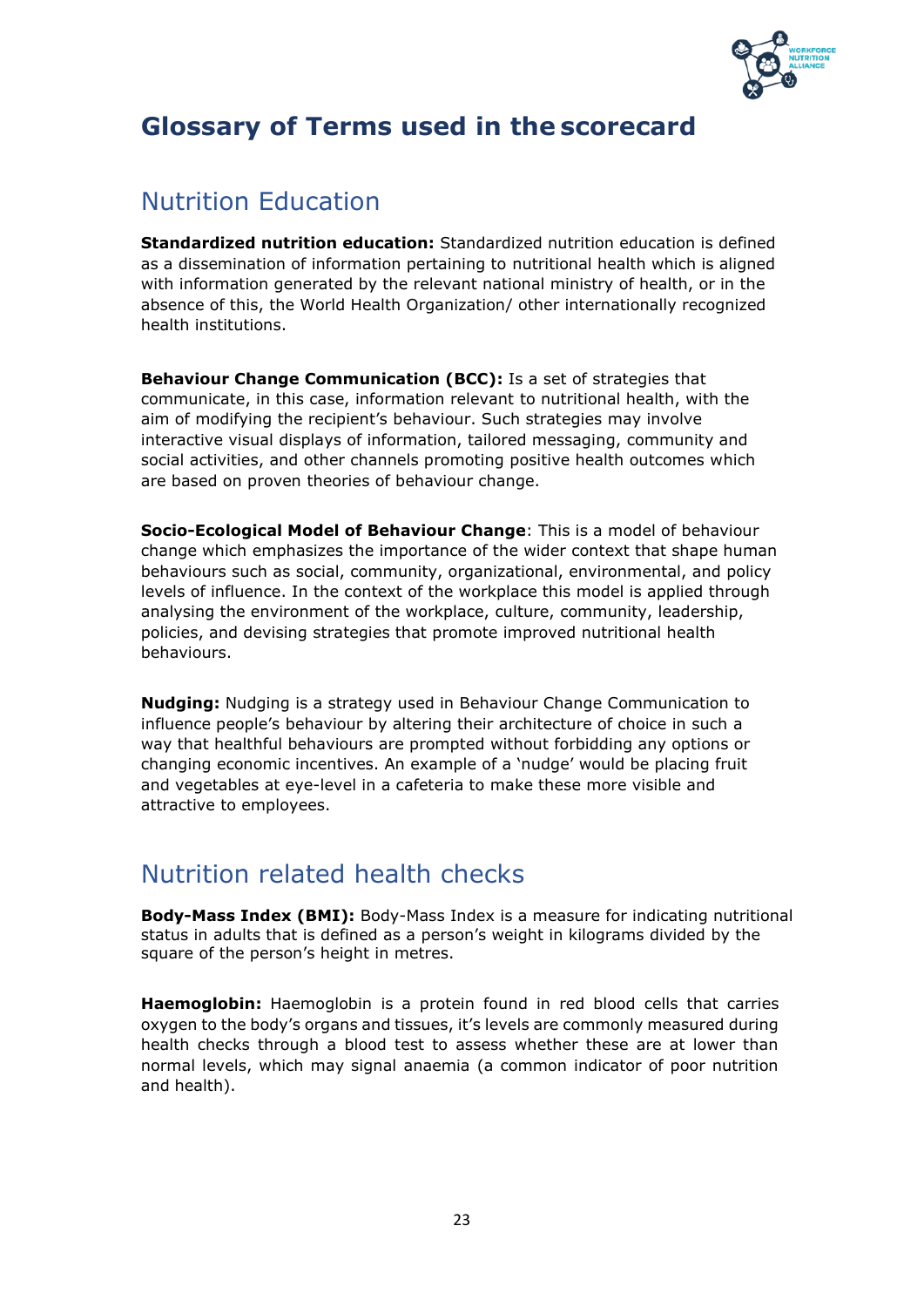

**Micronutrient deficiencies:** A micronutrient deficiency is caused by an inadequate intake of a vitamin or mineral in the diet and/or infection/inflammation and several ailments that hinder the absorption and utilization of nutrients by the body. Deficiencies of some micronutrients result in specific syndromes when severe. Some of the most well-known examples include rickets (vitamin D deficiency), goitre (iodine deficiency) and scurvy (vitamin C deficiency). Less severe deficiency of many nutrients also has important health and development consequences, such as impaired brain and muscle development/functioning (e.g. iodine and iron deficiency). Micronutrient deficiency has often been termed "hidden hunger" because mild and moderate deficiency may have no visible consequences. The most well-known micronutrient deficiencies include iron, vitamin A, zinc, folate, iodine, vitamin D, but several others may also be of public health importance, such as vitamin B12 (particularly among strict vegetarians), thiamine (in populations which consume a lot of polished rice), among others.

## Healthy Food at Work

**Nutritious and safe foods**: GAIN defines "nutritious food" as "food that in the context where it is consumed and by the individual that consumes it, provides beneficial nutrients (e.g. vitamins, major and trace minerals, essential amino acids, essential fatty acids, dietary fibres) and minimizes potentially harmful elements (e.g. antinutrients, high quantities of saturated fats and sugars)". GAIN defines a "safe" food as a food that does not increase the probability of poor health outcomes when part of a broader recommended diet in the context where it is consumed. Specifically, safe food is that in which attributes derived from the value chain (pathogens, parasites, and contaminants, including agrochemicals and food chain mycotoxins) that could cause adverse health outcomes do not exceed internationally agreed thresholds.

**Nutritious and Safe meal options**: A nutritious and safe meal provides around 1/3 of daily energy requirements, a balanced intake of all macronutrient groups, and a range of essential micro-nutrients with minimized intake of potentially harmful elements (antinutrients, contaminants, salt, fats, and sugars). In general, the meal ingredients should fall predominantly if not entirely within the green category in Annex 3.

**Nutritious and Safe Snacks:** A nutritious and safe snack provides around 1/10 of daily energy requirements, an intake of some or all macro-nutrient groups, and a range of essential micro-nutrients with minimized intake of potentially harmful elements (antinutrients, contaminants, salt, fats, and sugars). In general, the snack ingredients should fall within the green category in Annex 3.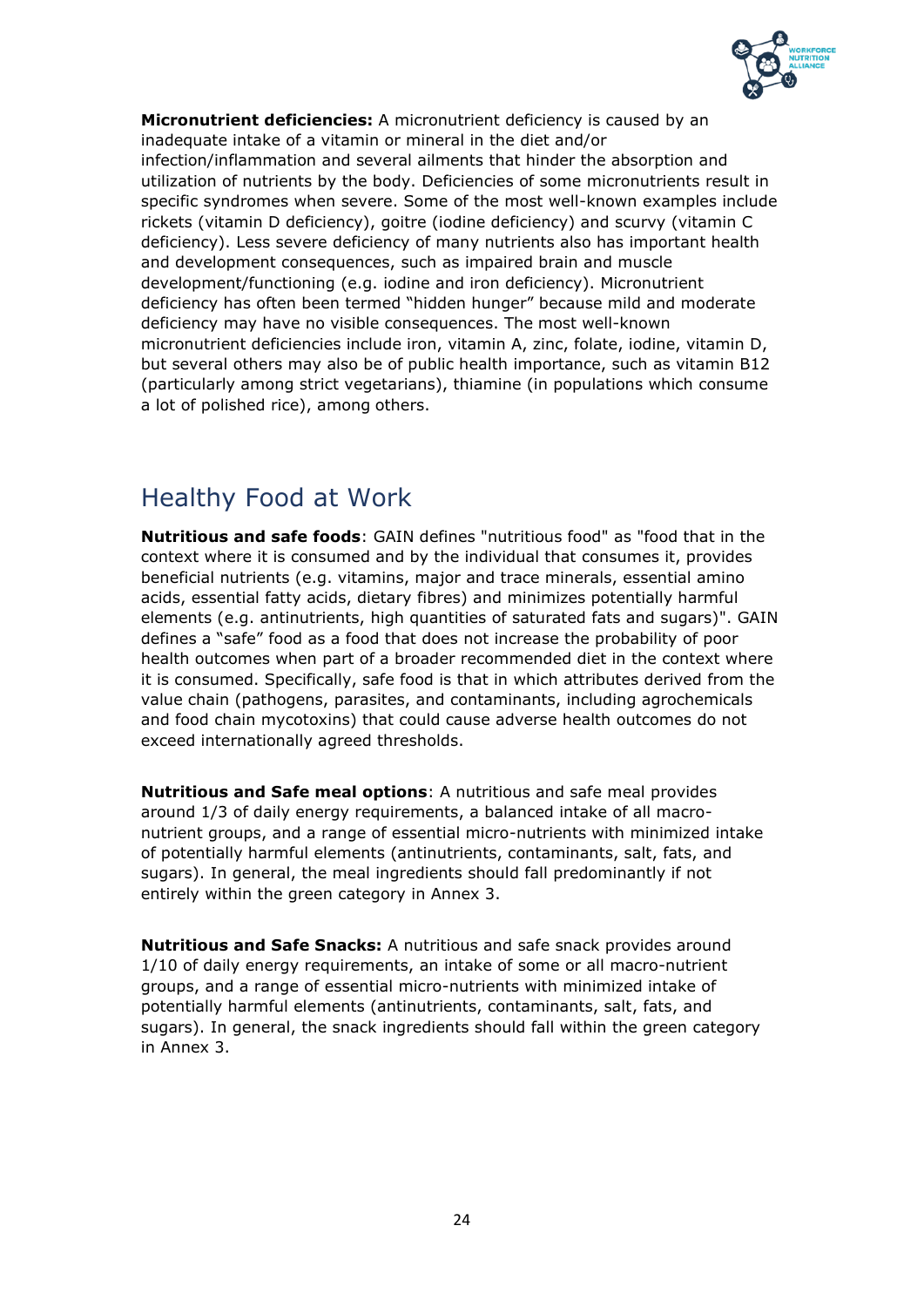

**Macronutrient:** Macronutrients include carbohydrates, fats, and proteins, which are components that are found in large amounts in food and are essential for life. Carbohydrates are needed primarily as a source of energy, while fats and proteins provide both energy and substances essential for body functions such as growth, muscle development and function, and many others.

**Micronutrient:** Micronutrient is a general term that refers to all vitamins (e.g. vitamin A, B, vitamins such as folate, vitamin D) and minerals (e.g. zinc, iron) that are required in small amounts for a host of different processes in the body – including the healthy functioning of all organ systems, growth, development, and health. An essential micronutrient is one that must be obtained from the diet because the body cannot produce it or does so in quantities insufficient to meet needs.

**Subsidized costs:** Subsidized costs refer to costs relating to affordability of workforce nutrition program components (such as meals, snacks, health checks, etc.) that are supported by the employer in order to be rendered more affordable to employees. For costs to be classified as subsidized, the employer must contribute at a minimum 10% of the total cost.

**Dedicated eating space:** A dedicated eating space is a physical space on the worksite where employees are able to sit and eat during a dedicated break. This space must abide to national food safety and hygiene standards, must be well ventilated, and accommodate for sitting and eating surfaces.

## Breastfeeding Support

**Non-dedicated private breastfeeding room**: This may be a private, hygienic, ventilated space, with a comfortable sitting arrangement, on the worksite where breastfeeding employees can pump or breastfeed without being disturbed. This room may also be used for other workplace necessities and is as such not a dedicated breastfeeding room, which may cause issues with conflicting uses (hence why a dedicated breastfeeding space is preferred). A clean and cooled storage space for breastmilk must be provided.

**Dedicated breastfeeding room**: A dedicated breastfeeding space is a private, clean, hygienic, ventilated space with a comfortable sitting arrangement, on the worksite where breastfeeding employees can pump or breastfeed without being disturbed. This space is created and used solely for this purpose and is as such always available to employees for this purpose. A clean and cooled storage space for breastmilk must be provided.

**Dedicated breastfeeding breaks:** These are paid breaks as part of working hours of not less than 30mins that breastfeeding employees can take at their own discretion to pump or breastfeed in the dedicated breastfeeding room.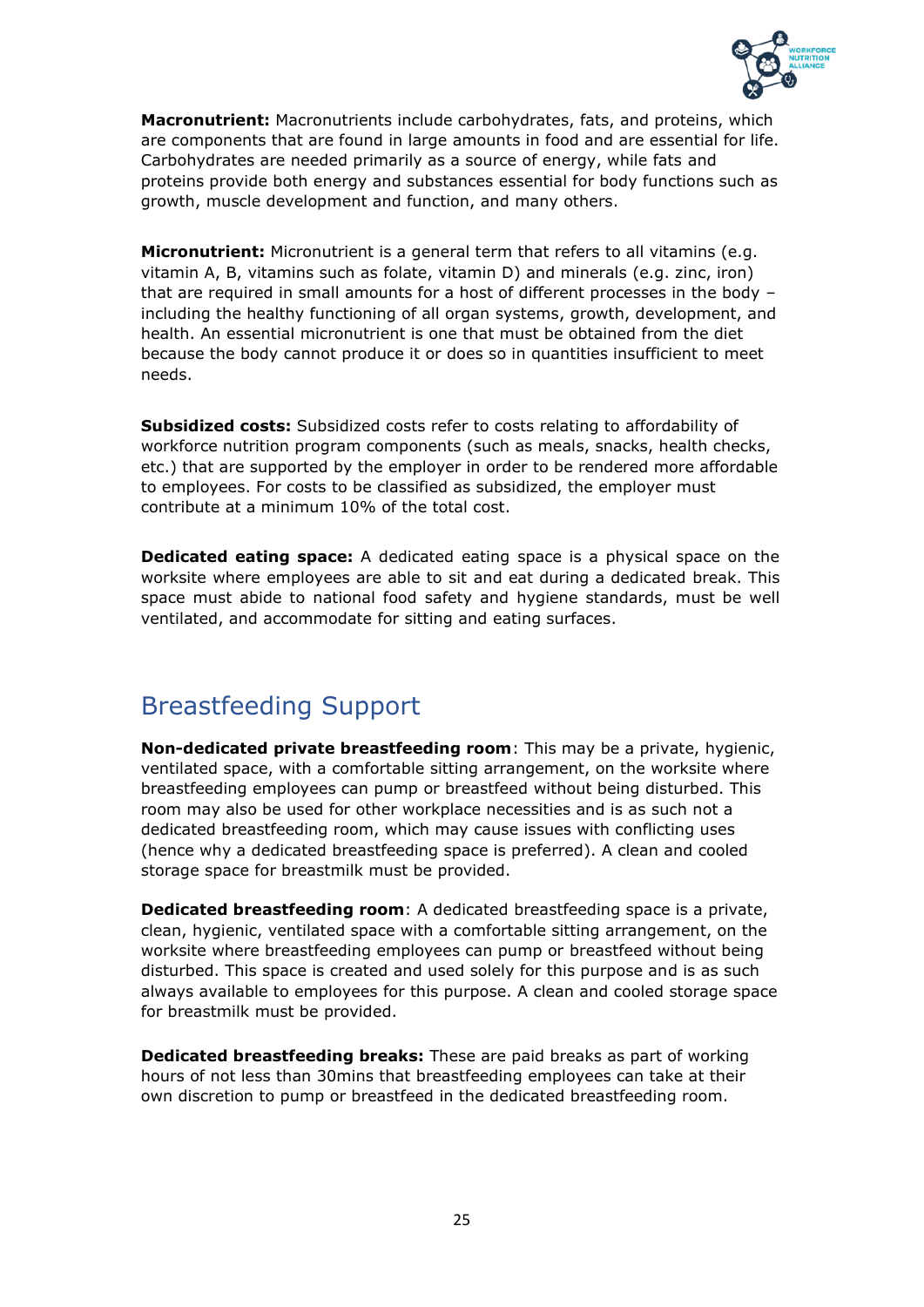

**Maternity leave:** It is a leave of absence and period of rest in relation to childbirth or adoption, which allows mothers to recuperate and learn to care for a new baby. Maternity and parental leave can be paid or unpaid, unless specified otherwise. Due to the many health and economic benefits of paid maternity leave, ILO recommends that mothers receive at least 2/3 pay while on maternity leave. *Improved* maternity leave indicates the designated leave as per at least the 1-point designation on this scorecard (18 weeks maternity leave postpartum with at least 2/3 pay for all employees (ILO recommendation 191)) or more.

**Parental leave:** It is a leave of absence that allows an employee to take care of a newborn child, recently adopted child, foster child, or a child otherwise needing parental care. Parental leave is generally designed to be available regardless of medical need, and thus is distinct from maternity leave. Parental leave can include paternity or spousal/partner leave. *Improved* parental leave indicates the designated leave as per at least the 1-point designation on this scorecard (Additional 2 weeks of paid parental leave (on top of local requirement) or more.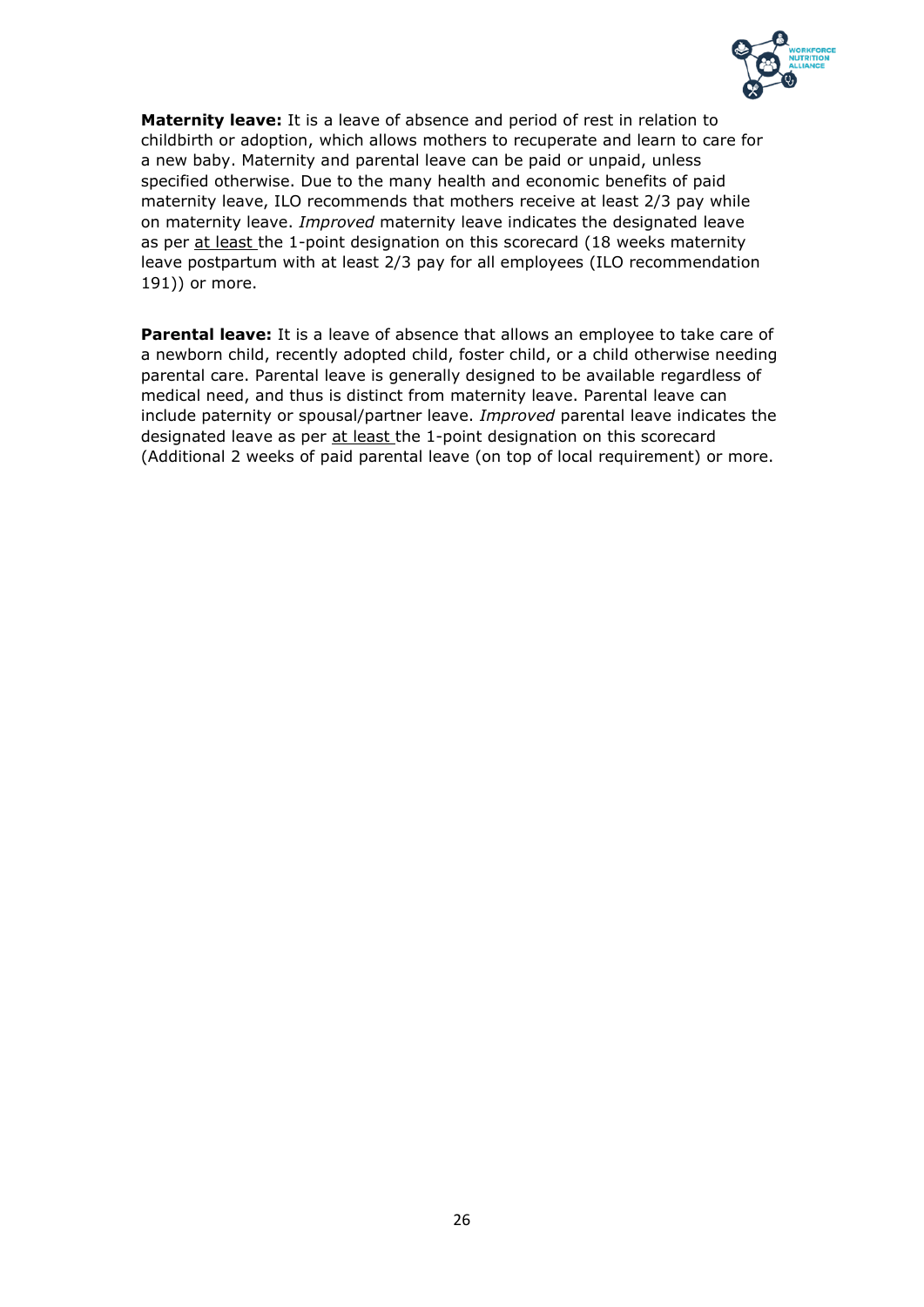

## **Annex 3:**

# **Workforce food-provision assessment tool**

#### **Nutritious foods checklist**

This checklist supports you to answer the "Healthy Food at Work" questions on the self-assessment scorecard.

#### **Scorecard guidance on cut-off points**

| 1 point                     | 2 points                    | 3 points                    |
|-----------------------------|-----------------------------|-----------------------------|
| >50% GREEN food/drink items | >60% GREEN food/drink items | >70% GREEN food/drink items |
| <20% RED food/drink items   | <10% RED food/drink items   | <10% RED food/drink items   |

## **Food and drink items classification 1**

Using available information from menus, caterer food procurement, stock from vending machines or other retail locations within the workplace, take inventory of food and drink items provided to workers and estimate procurement volumes.

Classify foods and drinks based on the following guidance and assess the percentages of GREEN, AMBER and RED items out of the estimated procurement volumes.

The focus of the assessment is on the diversity of food provided within the workplace to minimise the availability of foods and drinks that fall in the RED category proportionally to those in the GREEN category, forming the basis of a healthy diet, and thus creating a healthy food environment at the workplace.

Food safety is a prerequisite for all food and drink items provided, although not directly evaluated for the purpose of this assessment.<sup>2</sup>

 $1$  The guidance on food and drink items classification has been elaborated by The Global Alliance for Improved Nutrition (GAIN), based on a review of different methodologies used in assessing food provision in workplaces or other institutional settings, among which is the Australian [Healthy Eating Advisory](https://heas.health.vic.gov.au/sites/default/files/HEAS-traffic-light-system.pdf)  [Service](https://heas.health.vic.gov.au/sites/default/files/HEAS-traffic-light-system.pdf)'s traffic light system.

<sup>&</sup>lt;sup>2</sup> GAIN defines a "safe" food as a food that does not increase the probability of poor health outcomes when part of a broader recommended diet in the context where it is consumed. Safe food is that in which attributes derived from the value chain (pathogens, parasites and contaminants, including agrochemicals and food chain mycotoxins), which could cause adverse health outcomes, do not exceed internationally agreed thresholds, established by Codex Alimentarius standards.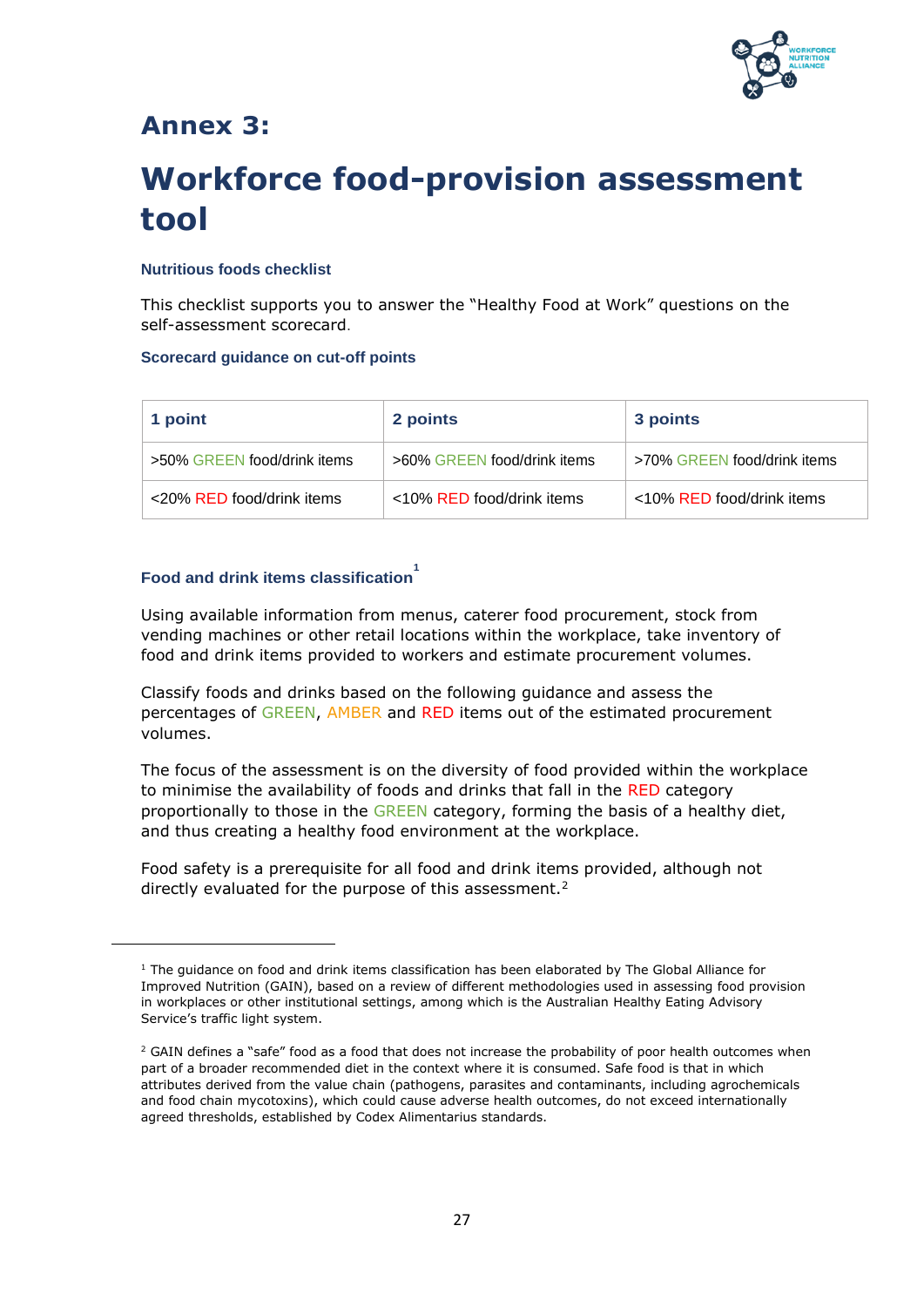

| <b>Green food items</b>                                                                                                                                                                                                                                                                                                                                                                                                                                                                                                                                                                                                                                                                                      | <b>Amber food items</b>                                                                                                                                                                                                                                                                                                                                                                                                                                                                                                                                                                                                                                                      | <b>Red food items</b>                                                                                                                                                                                                                                                                                                                                                                                                                                                                                                                                                                         |  |  |  |
|--------------------------------------------------------------------------------------------------------------------------------------------------------------------------------------------------------------------------------------------------------------------------------------------------------------------------------------------------------------------------------------------------------------------------------------------------------------------------------------------------------------------------------------------------------------------------------------------------------------------------------------------------------------------------------------------------------------|------------------------------------------------------------------------------------------------------------------------------------------------------------------------------------------------------------------------------------------------------------------------------------------------------------------------------------------------------------------------------------------------------------------------------------------------------------------------------------------------------------------------------------------------------------------------------------------------------------------------------------------------------------------------------|-----------------------------------------------------------------------------------------------------------------------------------------------------------------------------------------------------------------------------------------------------------------------------------------------------------------------------------------------------------------------------------------------------------------------------------------------------------------------------------------------------------------------------------------------------------------------------------------------|--|--|--|
| <b>Starchy foods (grains and starchy</b><br>vegetables)                                                                                                                                                                                                                                                                                                                                                                                                                                                                                                                                                                                                                                                      |                                                                                                                                                                                                                                                                                                                                                                                                                                                                                                                                                                                                                                                                              |                                                                                                                                                                                                                                                                                                                                                                                                                                                                                                                                                                                               |  |  |  |
| Whole grains and their<br>products (e.g.<br>wholemeal breads,<br>unsweetened wholemeal<br>breakfast cereals/ porridges,<br>brown rice, whole wheat<br>pasta, millet, sorghum,<br>quinoa, oats, rye, maize,<br>barley, spelt, semolina, teff)<br>Minimally processed plain<br>vegan dairy alternatives<br>(e.g. rice/oat/quinoa drinks,<br>yogurt and cheeses)<br>Plain unsweetened<br>$\bullet$<br>fortified grains and<br>their products (e.g.<br>fortified wheat/maize<br>flour, fortified breakfast<br>cereals, for tified rice) <sup>3</sup><br>Plain oven baked or boiled<br>starchy roots, tubers<br>and plantains (e.g.<br>sweet potatoes, potatoes,<br>cassava, taro, yam,<br>konjac root, plantain) | <b>Refined unfortified</b><br>grains and their<br>products (e.g. unfortified<br>white rice, white bread/<br>crackers, white pasta or<br>noodles, refined breakfast<br>cereals)<br>Low sugar/sodium, low added<br>fats and oils, high fiber,<br>fortified grain products<br>(e.g. fortified breakfast<br>cereals/porridges, fortified<br>biscuits/crackers) <sup>4</sup><br>Frozen pre-cooked<br>starchy roots and<br>tubers, such as potatoes,<br>with added salt, fats and oils<br>Sweetened vegan dairy<br>alternatives (e.g.<br>flavoured/ chocolate drinks,<br>flavoured/ chocolate vegan<br>yoghurts and drinkable<br>yoghurts, sweetened vegan<br>cream cheese spread) | Dough-based sweets,<br>such as bakery and pastry<br>items (e.g. biscuits, cookies,<br>cakes, muffins, waffles,<br>mochi)<br>Deep fried starchy<br>$\bullet$<br>foods such as deep-fied<br>bread, roots, tubers, and<br>plantains (e.g. potato<br>crisps and chips, plantain<br>chips, corn chips, deep<br>fried noodles, deep fried<br>sweet doughs, such as<br>donuts, sweet<br>dumplings)<br><b>Ultra-processed vegan</b><br>products (e.g. plant-<br>based burgers, chicken<br>nuggets/patties, fish<br>fingers/patties, bacon, ham,<br>sausages, cheese slices and<br>strings, meatballs) |  |  |  |
|                                                                                                                                                                                                                                                                                                                                                                                                                                                                                                                                                                                                                                                                                                              | <b>Fruits and vegetables</b>                                                                                                                                                                                                                                                                                                                                                                                                                                                                                                                                                                                                                                                 |                                                                                                                                                                                                                                                                                                                                                                                                                                                                                                                                                                                               |  |  |  |
| <b>Fruits</b> (fresh or frozen)<br><b>Vegetables and</b><br>$\bullet$<br>mushrooms (fresh, frozen<br>ordried without added salt<br>and/or fats)<br><b>Naturally fermented, low</b><br>sodium fruits and<br>vegetables in brine                                                                                                                                                                                                                                                                                                                                                                                                                                                                               | <b>Dried fruits and dried</b><br>salted and/or with added fats<br>and oils vegetable snacks<br><b>Canned/jarred fruits</b><br>and vegetables (e.g.<br>pickled in brine or vinegar,<br>marinated, concentrated,<br>preserved in syrup,<br>preserved in oil, pastes and<br>spreads)                                                                                                                                                                                                                                                                                                                                                                                            | <b>Deep fried</b> (battered or<br>$\bullet$<br>unbattered) fruits and<br>vegetables (e.g. deep<br>fried apples, peaches,<br>strawberries, banana/<br>apple chips, deep fried<br>artichokes, zucchini,<br>eggplants, onions, broccoli,<br>mushrooms, onion crisps<br>and chips)                                                                                                                                                                                                                                                                                                                |  |  |  |
|                                                                                                                                                                                                                                                                                                                                                                                                                                                                                                                                                                                                                                                                                                              | <b>Pulses, nuts and seeds</b>                                                                                                                                                                                                                                                                                                                                                                                                                                                                                                                                                                                                                                                |                                                                                                                                                                                                                                                                                                                                                                                                                                                                                                                                                                                               |  |  |  |
| Fresh, dry or frozen<br>pulses and legumes<br>(all bean varieties,<br>chickpeas, lentils,                                                                                                                                                                                                                                                                                                                                                                                                                                                                                                                                                                                                                    | <b>Nuts and seeds</b> that are<br>salted, sugared and/or with<br>added fats or oils                                                                                                                                                                                                                                                                                                                                                                                                                                                                                                                                                                                          | Deep fried plant-<br><b>based items</b> (e.g.<br>deep fried<br>tofu/tempeh, deep fried                                                                                                                                                                                                                                                                                                                                                                                                                                                                                                        |  |  |  |

 $^3$ The term "food fortification" refers to the practice of adding one or more essential nutrients (e.g. iron, folic acid, calcium, vitamin A) to a widely consumed food.

4 Ibid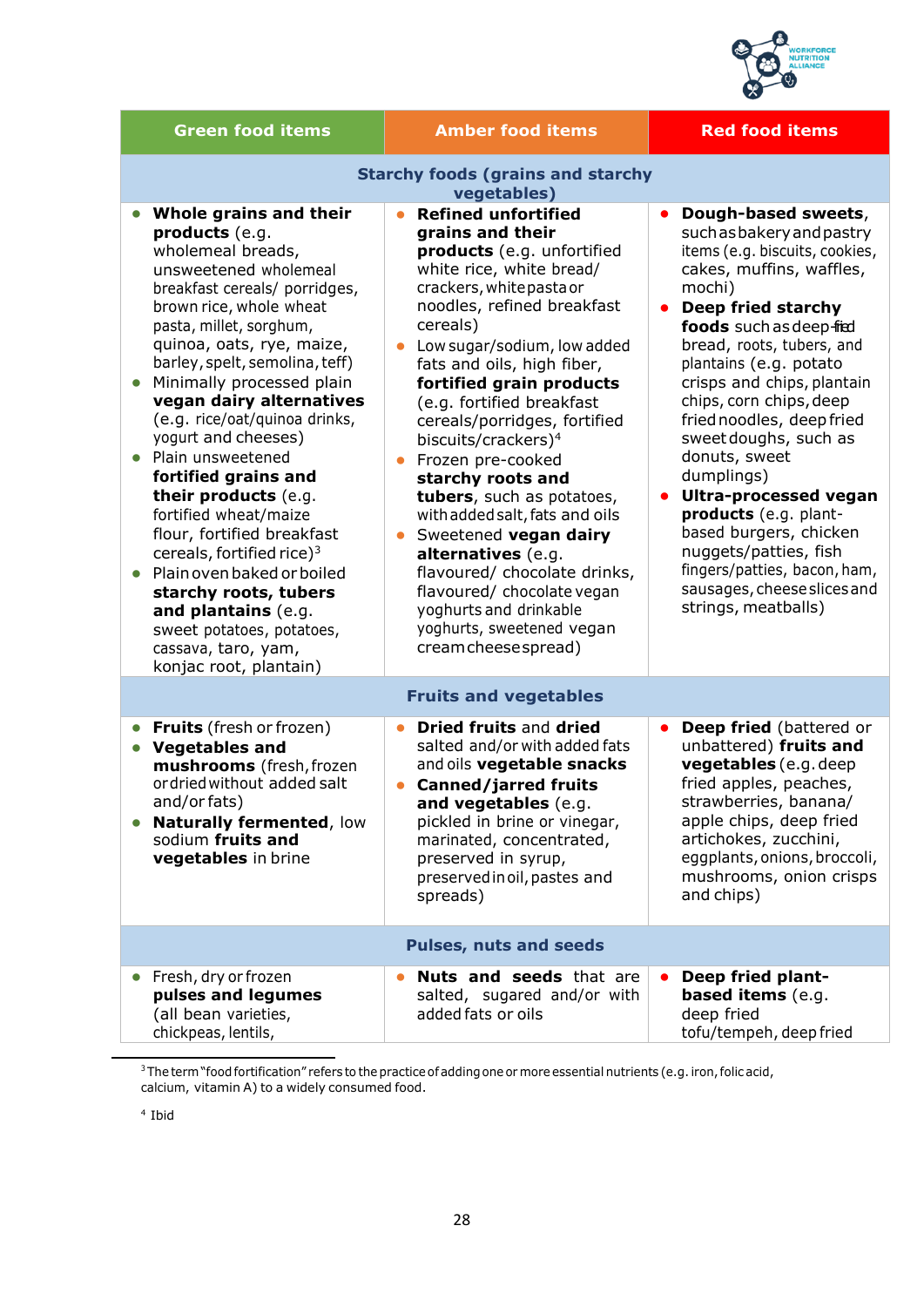

| soybeans, peas, etc.)<br>Natural chickpea hummus<br><b>Plain nuts and seeds</b><br>(unsalted, unsweetened and<br>without added fats or oils)<br><b>Natural nut and seed</b><br><b>butters</b> , unsweetened,<br>unsalted and without added<br>fats or oils (e.g. tahini,<br>almond/cashew/ peanut/<br>hazelnut butter)<br>Plain pulse and nut<br>flours and their<br>products<br>(lentil/chickpea/pea/ soybean<br>flours, breads, pasta/noodles,<br>almond/coconut flours,<br>breads, etc.)<br>Plain tofu and tempeh<br>Minimally processed plain<br>vegan dairy alternatives<br>(e.g. soy/almond/cashew/<br>coconut drinks, yoghurt and<br>cheeses)                                   | Sweetened vegan dairy<br>alternatives (e.g.<br>flavoured/ chocolate drinks,<br>flavoured/ chocolate vegan<br>yoghurts and drinkable<br>yoghurts, sweetened vegan<br>cream cheese spread)<br>Canned/jarred<br>pulses and legumes<br>in brine<br><b>Nut and seed butters</b><br>that are salted, sugared<br>and/or with added fats and<br>oils.<br><b>Sweet</b><br>hummus<br>and<br>other<br>sweet<br>pulse<br>spreads (e.g. sweetened<br>red/black/mung<br>bean<br>paste) | plant-based cheeses, deep<br>fried falafels)<br><b>Ultra-processed</b><br>$\bullet$<br>vegan products (e.g.<br>plant-based burgers,<br>chicken nuggets/ patties,<br>fish fingers/patties, bacon,<br>ham, sausages, cheese<br>slices and strings,<br>meatballs)                                                                                                                                                                                                                                                                                                                                                                                                                                   |
|----------------------------------------------------------------------------------------------------------------------------------------------------------------------------------------------------------------------------------------------------------------------------------------------------------------------------------------------------------------------------------------------------------------------------------------------------------------------------------------------------------------------------------------------------------------------------------------------------------------------------------------------------------------------------------------|--------------------------------------------------------------------------------------------------------------------------------------------------------------------------------------------------------------------------------------------------------------------------------------------------------------------------------------------------------------------------------------------------------------------------------------------------------------------------|--------------------------------------------------------------------------------------------------------------------------------------------------------------------------------------------------------------------------------------------------------------------------------------------------------------------------------------------------------------------------------------------------------------------------------------------------------------------------------------------------------------------------------------------------------------------------------------------------------------------------------------------------------------------------------------------------|
|                                                                                                                                                                                                                                                                                                                                                                                                                                                                                                                                                                                                                                                                                        | <b>Meat and fish</b>                                                                                                                                                                                                                                                                                                                                                                                                                                                     |                                                                                                                                                                                                                                                                                                                                                                                                                                                                                                                                                                                                                                                                                                  |
| Freshorfrozen lean meat<br>$\bullet$<br>(e.g. chicken/turkey breast,<br>rabbit, game meat, lean<br>cuts of<br>beef/lamb/pork/horse/<br>camel/deer)<br>Fresh or frozen organ<br>$\bullet$<br>meats (e.g.liver, kidney,<br>stomach, tripe/intestines,<br>heart, lungs, brain, blood,<br>tongue)<br>Fresh/frozen fish<br>(freshwater or marine<br>water fish)<br>Fresh or frozen shellfish<br>(e.g. crustaceans such as<br>shrimp, lobster, crab,<br>crayfish; and mollusks<br>such as clams, scallops,<br>mussels)<br>Low-sodiumsmall dried fish<br><b>Natural canned fish</b><br>and shellfish inbrineor<br>oil (e.g. tuna, salmon,<br>octopus, sardines, herring,<br>mackerel, shrimp) | Minimally processed fatty<br>$\bullet$<br>cuts of meats such as<br>beef, pork, lamb, chicken<br>(e.g. pork belly, chicken<br>thighs and wings)<br>Natural canned meat in<br>brine or oil (e.g. beef, pork,<br>chicken, turkey)<br>Smoked and/or dried<br>fish with added salt and spices<br>(e.g. smoked salmon/tuna/<br>trout, salted dried codfish/<br>mackerel)                                                                                                       | <b>Highly processed</b><br>meats, fish and<br>shellfish (e.g. salted,<br>seasoned, smoked and/or<br>dried meats such as<br>cooked ham, prosciutto,<br>bacon, chicken/turkey<br>breast, meatloaf, salami,<br>sausages, pastrami, salted,<br>seasoned, meat/fish<br>spreads and pastes, surimi,<br>fish fingers/balls/patties,<br>meatballs)<br>Deep fried battered or<br>unbattered meat, fish<br>and shellfish (e.g. deep<br>fried chicken or turkey<br>breast/nuggets/<br>wings/tenders/ patties,<br>deep fried pork, beef,<br>lamb, deep fried cod,<br>catfish, halibut, seabass,<br>trout, deep fried<br>shrimps/mussels, deep<br>fried tuna chops, deep fried<br>meat/fish-balls or patties) |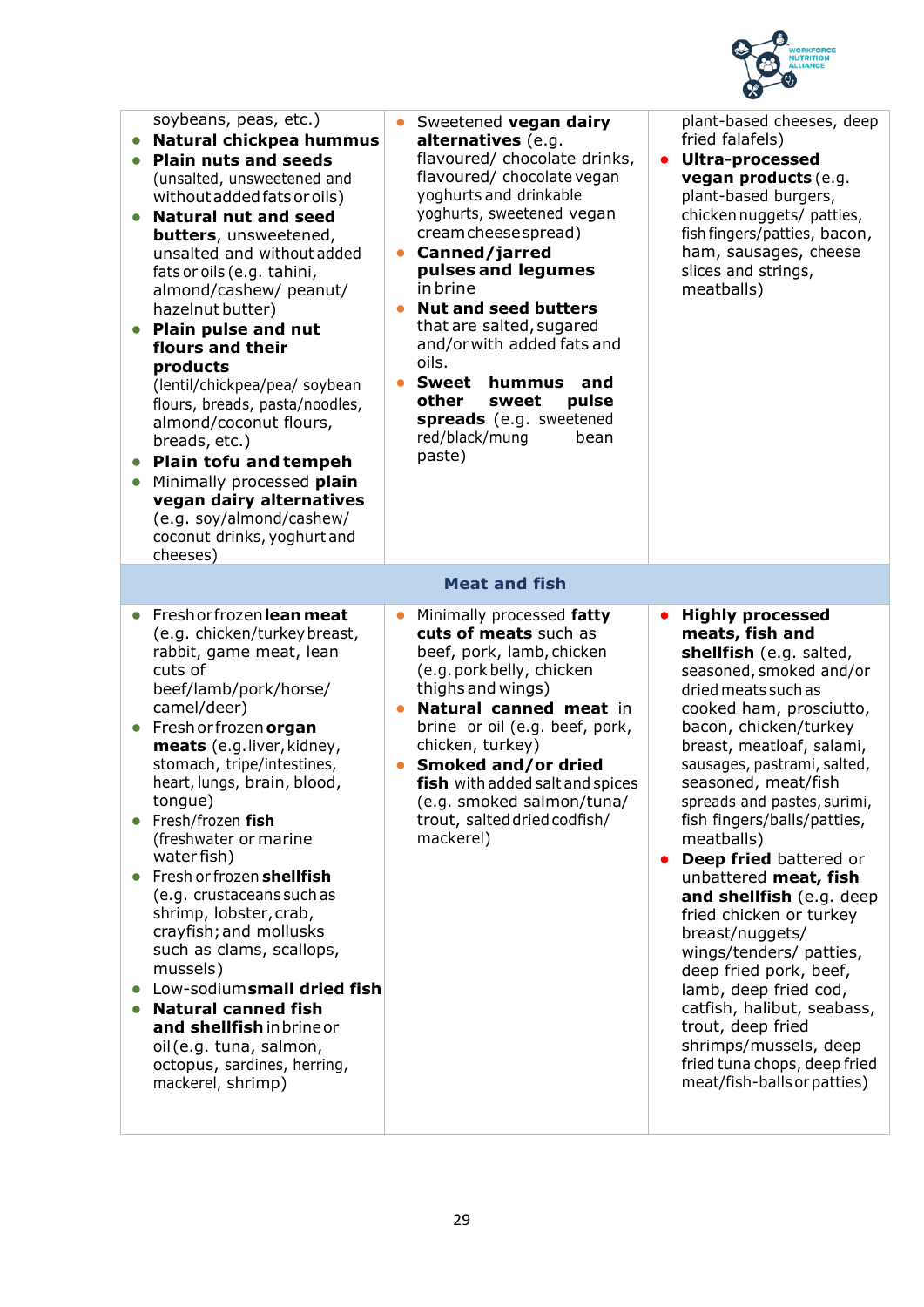

| Eggs, milk, and dairy                                                                                                                                                                                                                                                             |                                                                                                                                                                                                                                                                                                                                                                                                                                                                                                                                                          |                                                                                                                                                                                                                                                                                                                                                                                                                                                                                                                                                                                         |  |
|-----------------------------------------------------------------------------------------------------------------------------------------------------------------------------------------------------------------------------------------------------------------------------------|----------------------------------------------------------------------------------------------------------------------------------------------------------------------------------------------------------------------------------------------------------------------------------------------------------------------------------------------------------------------------------------------------------------------------------------------------------------------------------------------------------------------------------------------------------|-----------------------------------------------------------------------------------------------------------------------------------------------------------------------------------------------------------------------------------------------------------------------------------------------------------------------------------------------------------------------------------------------------------------------------------------------------------------------------------------------------------------------------------------------------------------------------------------|--|
| <b>Eggs</b><br><b>Unsweetened milk and</b><br>dairy products (e.g. milk,<br>plain evaporated/powdered<br>milk, yoghurt, kefir, kumis,<br>sour and fermented milk,<br>buttermilk low sodium and<br>low fat cheese suchas<br>quark, Skyr, ricotta, cottage<br>cheese, Swiss cheese) | <b>Sweetened dairy</b><br>products (e.g.<br>flavoured/chocolate milk,<br>sweetened condensed milk,<br>flavoured/chocolate yoghurts<br>and drinkable yoghurts,<br>sweetened cream cheese<br>spread)<br>High sodium and/or fat<br>dairy products (e.g.<br>mascarpone, cream, cream<br>cheese, crème fraiche, sour<br>cream, paneer, khoa, stilton,<br>brie, camembert, goat's<br>cheese hard cheeses such<br>ascheddar, parmesan)<br>Yoghurt-based<br>preparations that are<br>salted and/or with added<br>fats and oils (e.g. labnah,<br>tzatziki, raita) | Deep fried eggs, dairy<br>products and dairy<br><b>based sweets</b> (e.g.<br>deep fried battered<br>cheese sticks/ balls,<br>fried curd, fried<br>mozzarella, friedice-cream)<br><b>Highly processed</b><br>dairy products (e.g.<br>American cheese<br>slices, cheddar cheese<br>slices, nacho cheese,<br>cheese spreads,<br>cheese strings)<br><b>Dairy based sweets</b><br>(e.g. custards,<br>puddings, ice- cream,<br>milkshakes, dairy snacks,<br>milk/cheesesweet/ syrupy<br>balls, patties or<br>dumplings such as pedha,<br>guija, rasogolia, dulce de<br>leche, frozen yoghurt) |  |
| <b>Fats and oils</b>                                                                                                                                                                                                                                                              |                                                                                                                                                                                                                                                                                                                                                                                                                                                                                                                                                          |                                                                                                                                                                                                                                                                                                                                                                                                                                                                                                                                                                                         |  |
| Extra virgin olive oil<br>$\bullet$                                                                                                                                                                                                                                               | <b>Animal fats and oils</b><br>(e.g. lards, tallows, butter,<br>fish oils)<br>Other vegetable fats and<br>oils (e.g. sunflower oil,<br>rapeseed/canola oil, coconut<br>oil/butter, palm oil, groundnut<br>oil, soybean oil, avocado oil,<br>sesame oil, linseed oil, corn oil,<br>grapeseed oil, cocoa butter,<br>cottonseed oil, peanut oil)<br><b>Fortified vegetable oils</b><br>(e.g. vitaminA, D, E<br>fortification)                                                                                                                               | <b>Hydrogenated fats</b><br>(e.g. margarine, vegan<br>butter)                                                                                                                                                                                                                                                                                                                                                                                                                                                                                                                           |  |
| <b>Condiments</b>                                                                                                                                                                                                                                                                 |                                                                                                                                                                                                                                                                                                                                                                                                                                                                                                                                                          |                                                                                                                                                                                                                                                                                                                                                                                                                                                                                                                                                                                         |  |
| Plain<br>unsweetened<br>vinegar (e.g. white/apple<br>balsamic<br>cider/rice/<br>vinegar)<br>Fresh or dried herbs and<br>spices (e.g. oregano,<br>parsley, coriander, pepper,<br>chili pepper, ginger,<br>turmeric, cinnamon)<br>Lemon juice<br>Plain vinaigrette                  | <b>Salt</b><br>$\bullet$<br>Lowsalt, low sugarnatural<br>tomato ketchup and<br>mayonnaise<br>Plain soy sauce<br><b>Chutneys</b><br>$\bullet$<br>Plain <b>tabasco</b> /other types of<br>chili sauces<br><b>Higher sodium tomato</b><br>and pesto sauce                                                                                                                                                                                                                                                                                                   | <b>Highly processed</b><br>sauces (e.g. cream-<br>based salad dressings,<br>ranch/barbecue/<br>teriyaki/buffalo sauce,<br>pancake syrup, nacho<br>cheese sauce)                                                                                                                                                                                                                                                                                                                                                                                                                         |  |